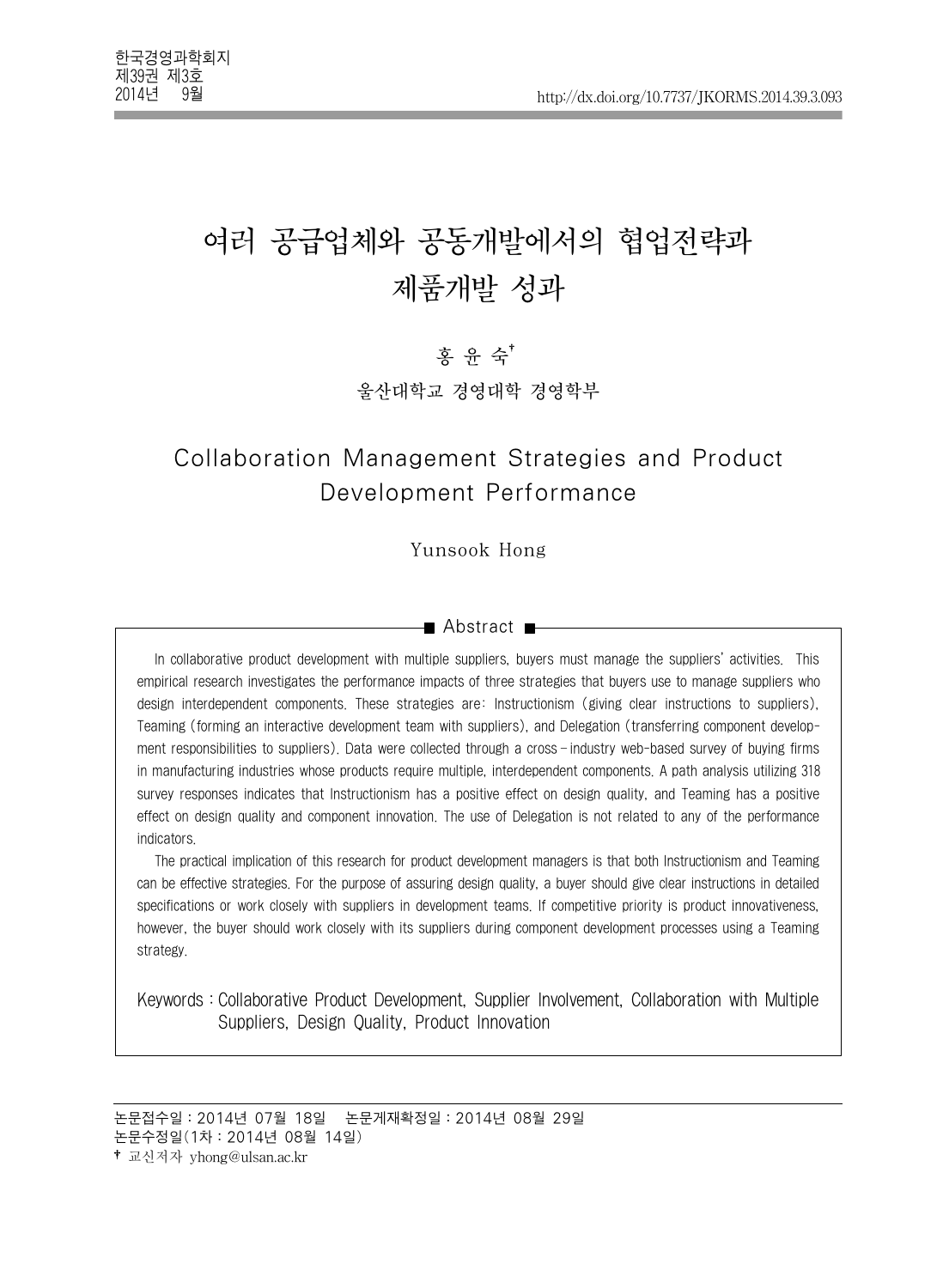### 1. Introduction

In an effort to develop better products faster, and at a lower cost, manufacturers have shifted the responsibility for component design from their own organizations to those their suppliers. For example, suppliers-developed many of the 787 Dreamliner's components, a shift from the past when Boeing typically designed 70% of components [70]. Empirical studies report benefits from increasing suppliers' responsibilities for development, including faster development [26, 44], better designs [79], more innovation and higher quality [35], and overall project success [53, 55, 61]. However, increasing a supplier's role in development is not without risks as Toyota learned from its massive recall attributed in part to an accelerator produced by one its suppliers [24]. Collaborating with multiple suppliers in product development requires managing individual suppliers' involvement as well as coordinating component development processes across multiple suppliers. The buyer must ensure that each supplier's component meets the end product's requirements and that the components fit together and function as required in the component system. For example, when designing a car door, the auto assembler must consider the interface among the wiring harness, window, seal, and other mechanisms designed by suppliers [32].

From the information-processing theory perspective, product development is viewed as a transformation process in which market and technical information is turned into new products through a series of complex, non-linear, and interrelated decisions [20, 45]. As the responsibility of component development moves to suppliers, the complexity of the product development process increases [2]. Information-processing and decision-making must occur not only within the buyer's organization but also dyadically with the suppliers, furthermore across the suppliers to ensure the compatibility of the components into an assembled end product. The fact that many component development projects nowadays involve learning from suppliers, who tend to be more knowledgeable about component technology than a buyer is, makes the inter-organizational learning theory a relevant framework to apply. This paper uses the information-processing theory [16, 20, 21, 78] and inter-organizational learning theory [31, 74, 76] as theoretical framework for understanding collaborative product development with multiple suppliers.

Ultimately, it is the buyer's responsibility to manage these collaborative activities and decision-making across multiple organizations to ensure that product development goals are met. Hong, Pearson, and Carr explained various approaches buyers could take for managing the complex information-processing and decisionmaking processes in collaborative product development with multiple suppliers [30]. Some buyers give very specific instructions to suppliers to reduce further information-processing, while other buyers work very closely with suppliers in teams [38]. Some delegated the responsibility to ensure the component compatibility to first-tier suppliers [12]. Ro, Liker, and Fixon report how the U.S. Auto industry uses product modularity as a way to achieve supply chain coordination [64]. However, most empirical research studies on collaborative product development have been limited to crossfunctional integration within a firm  $[1, 28, 69]$  and to the buyer-supplier integration [32, 20, 38, 63, 82], with the exception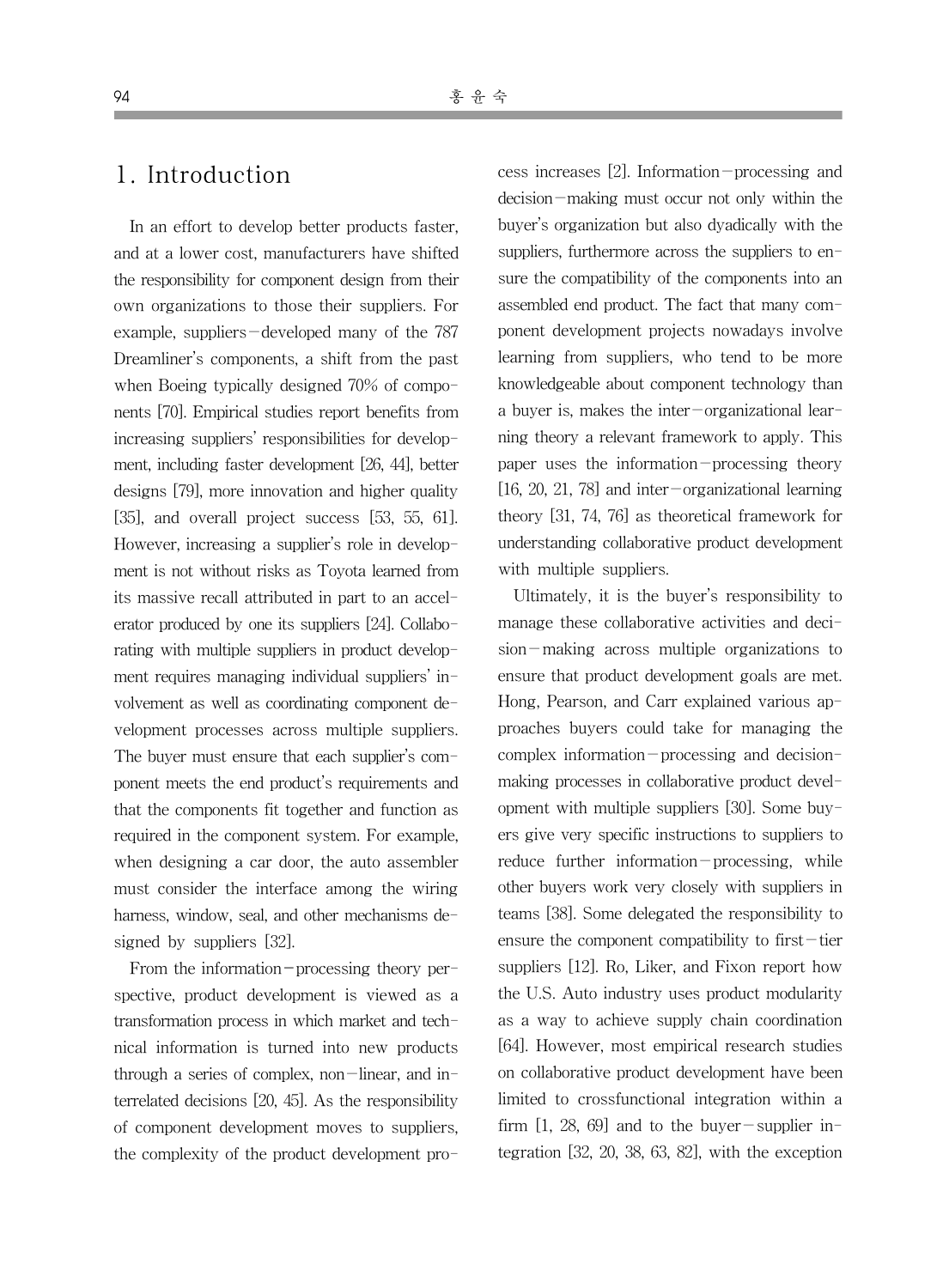of a few studies that looked at supplier-supplier interfaces [29, 81]. This research addresses this gap in the literature by empirically examining the effects on product development performance of different collaboration management strategies that buyers use to ensure coordination among first tier suppliers who develop interdependent components.

My research objective is to understand how various approaches for managing suppliers' interdependent product development activities affect product development performance. Independent variables are the collaboration management strategies buyers use in managing two interdependent suppliers. For the dependent variables, product development performance will be examined in multiple dimensions, in order to investigate possible trade-offs in choosing collaboration management strategies.

### 2. Management Strategies

This section defines and describes three strategies that buyers can use to manage the product development activities across suppliers : Instructionism, Teaming, and Delegation. Buyers may choose to use these approaches singularly or together. Applying the information-processing theory and interorganizational learning theory, hypotheses will be developed regarding the effects of the three strategies on product development performance outcomes, namely design quality of the developed products, innovation of the components, and development speed. The scope of this discussion is limited to managing collaboration with two different first tier suppliers who develop interdependent components. This unit of analysis was chosen so that operational defini-

tions and empirical measures would not be affected by product types or the size of the supply base. End product level performance metrics such as time-to-market or market share are not included because of the focus on two interdependent components at the component level rather than the overall end-product level.

#### 2.1 Instructionism

In the project management literature, Instructionism is defined as a project management approach in which actions and policies are determined ex ante [57]. Adapting this definition to the research scope of collaborative component development, Instructionism in this research is defined as a collaboration management strategy in which the buyer makes as many design decisions as possible to provide interdependent suppliers with an explicit set of comprehensive detailed specifications for each interrelated component [38, 49]. When describing a buyer's management of a single supplier this strategy has been called as a "white-box" approach [56] and detailed control parts [13, 20]. Careful pre-planning and centralized decision-making by the buyer reduces the need for direct communication and information sharing between the buyer and suppliers and among suppliers.

Instructionism allows the buyer to maintain tight control over a product's design [46]. A product's system-level quality is different from component-level quality [28]. Because buyers are closer to the customers than their suppliers are, they have a better understanding of the product's overall quality requirements. Thus, the buyer can design the components and their interface in a way that best meets the end consumer's quality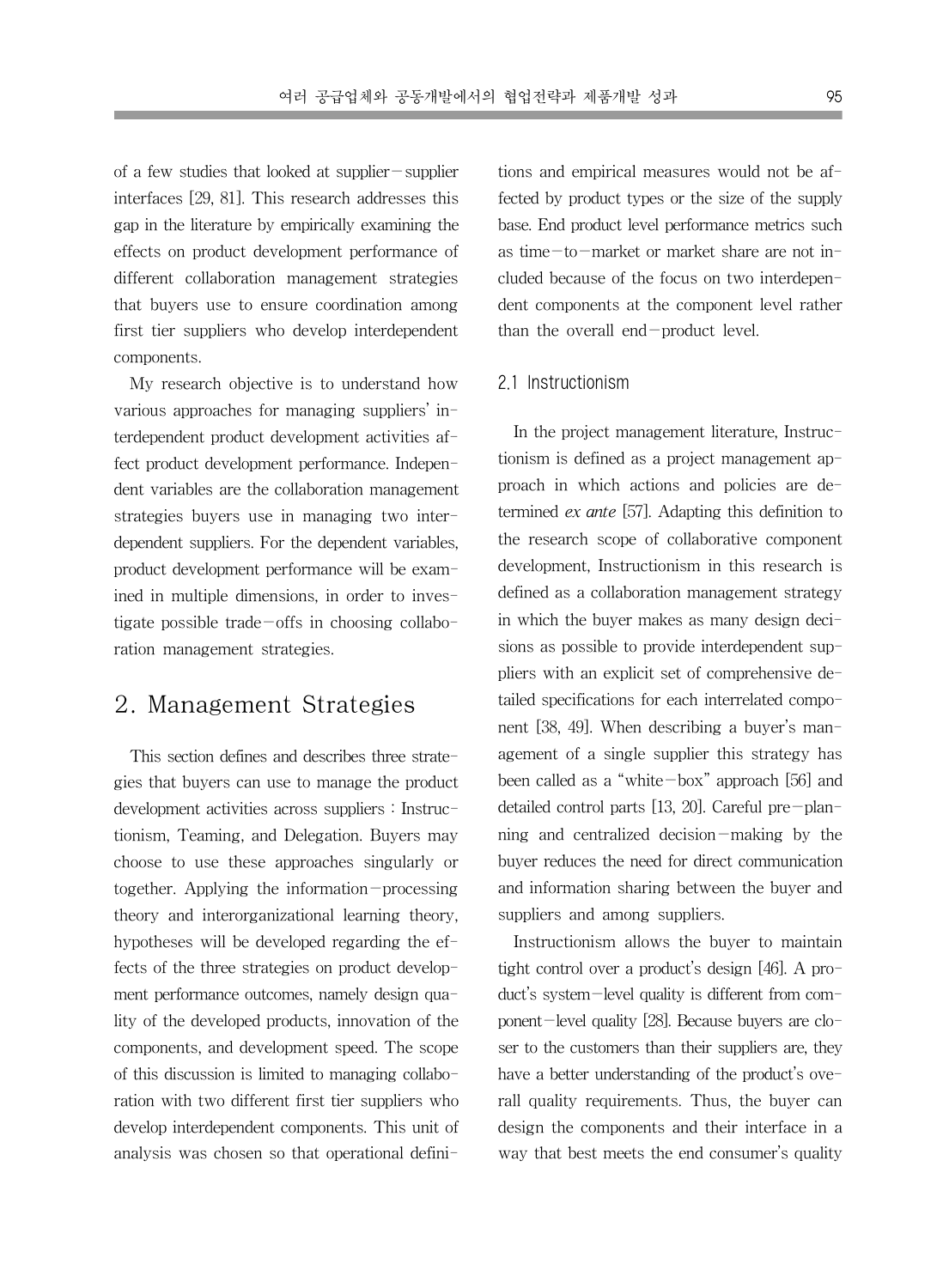requirements. Centralized decision-making and attention to a product's requirements during the planning stage should increase the design quality of the component system.

Development speed also is likely to be positively influenced by the use of Instructionism. Clark  $[14]$  attributed the Japanese lead-time advantage in new car development in part to supplier component design, which allowed design to be done concurrently by the buyer and its suppliers. Provided the buyer has the engineering expertise and technical understanding of the components, Instructionism is likely to be faster than coordinating design activities across multiple suppliers.

Instructionism, however, may stifle innovation because of the low level of interaction among suppliers and the buyer's centralized decisionmaking [19, 75]. Suppliers have fewer chances to share their ideas [46] and the buyer misses opportunities to learn from suppliers. The supplier's production costs may increase because the buyer doesn't understand the supplier's processes. Clark and Fujimoto [14] confirmed that relative to their Japanese counterparts, U.S. automakers component costs were higher because of less supplier involvement in design.

- Hypothesis  $H1a$ : Instructionism is positively associated with design quality of the two-component system.
- Hypothesis  $H1b$  : Instructionism is negatively associated with component innovation.
- Hypothesis  $H1c$ : Instructionism is positively associated with component development speed.

#### 2.2 Teaming

In a Teaming strategy a buyer works with interdependent suppliers to jointly design components. Tasks are not specified in detail in advance, but are broadly specified and become more detailed as the development process progresses. A buyer using the Teaming strategy forms 'gray-box' arrangements with each of the suppliers [48, 35], and the buyer and its suppliers work together interactively. With Teaming, the buyer and suppliers communicate frequently increasing informationprocessing capabilities. Techniques for this strategy include using inter-organizational team meetings, guest engineers,  $co$ -location of suppliers' engineers, and early supplier involvement [35, 46, 48]. For example, Cadillac had supplier representatives on 75 percent of its development teams, and Boeing  $co$ -located suppliers in its manufacturing facilities [52]. Toyota interacts heavily with its suppliers of critical parts and designed critical components on Toyota's CAD system [40].

The Teaming strategy should have a positive impact on component system design quality and component innovation. Through close interaction, buyers and suppliers collaborate and work together. Guest engineers and inter-organizational teams facilitate effective problem solving and the integration of expertise that should enhance component quality and innovation [46]. Many studies show a significant positive relationship between innovation and intense communication [3, 4, 7, 11, 35, 54, 74].

Teaming is likely to have a negative influence on component development speed. If frequent reviews and reworks turn to excessive iterations between development stages, development time may increase as Ahmadi et al. [2] learned from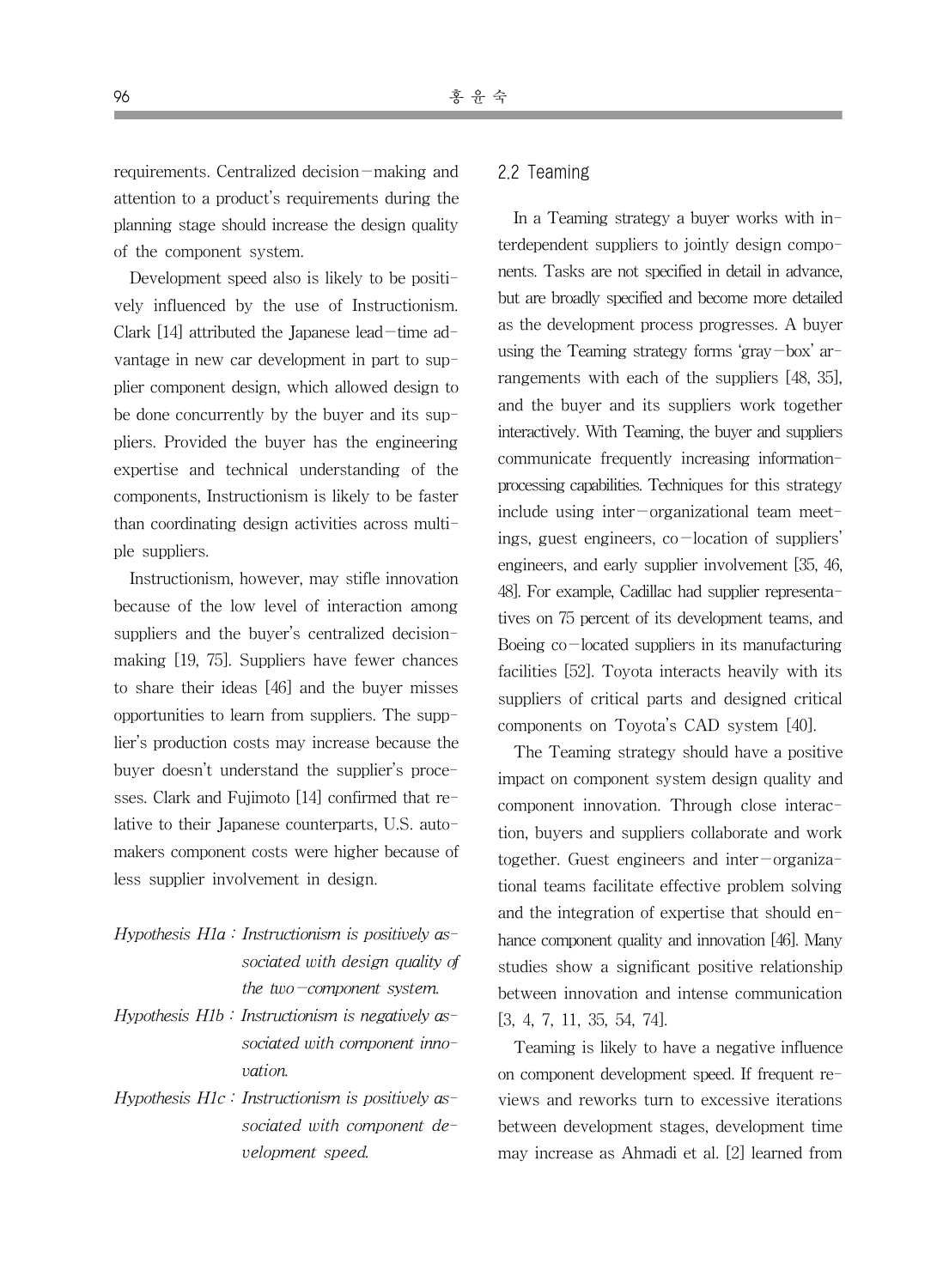their simulation study. Liker and Choi [40] reported that Team manufacturers like Toyota and Honda take time to teach suppliers their methods of doing business and to understand how suppliers work. These processes, though valuable, can take time.

- Hypothesis H2a : Teaming is positively associated with design quality of the two-component system. Hypothesis  $H2b$ : Teaming is positively asso-
- ciated with component innovation.
- Hypothesis  $H2c$ : Teaming is negatively associated with component development speed.

#### 2.3 Delegation

In the Delegation strategy the buyer delegates the coordination responsibility to capable suppliers who ensure that their components are compatible and fit with other suppliers' components. With the transition to modular systems, some suppliers take on the role of a systems integrator who coordinates the activities with the buyer and with of all of the suppliers involved in module design [12, 63].

The Delegation strategy increases the probability that the component system may not meet the quality requirements of the end product. Information used in technical problem solving is costly to acquire, transfer, and use in a new location [78]. Most technical failures of new products result from problems with sharing information and knowledge between organizations [59]. In addition, suppliers are likely to focus on optimizing their components rather than the end product. It is often necessary to accept suboptimal design at the component level in order to achieve prod $uct$ -level quality, for instance sacrificing durability to meet weight requirements. Even if suppliers try to consider all the technical influences to and from other components and component systems, those influences are often undetectable without putting together the final product [28].

At the component level, delegation allows suppliers to design their own components. Because they are more likely to be familiar with the technology for their components than the buyer is, the supplier is likely to be more innovative in design. In fact, suppliers are viewed as a source of innovation at the component level [46].

Delegation may improve component development speed because of suppliers' technical knowledge and expertise. Process development may start early, even concurrently with component development [72]. When suppliers have some autonomy from the buyer, the resulting component design will likely reflect the suppliers' production considerations [36] reducing problems during production ramp-up. While suppliers' engineers design components, buyers' engineers can focus on product design thus the overall development effort may be more efficient.

- Hypothesis H3a : Delegation strategy is negatively associated with design quality of the two-component system.
- Hypothesis H3b : Delegation is positively associated with component innovation.
- Hypothesis H3c : Delegation is positively associated with component development speed.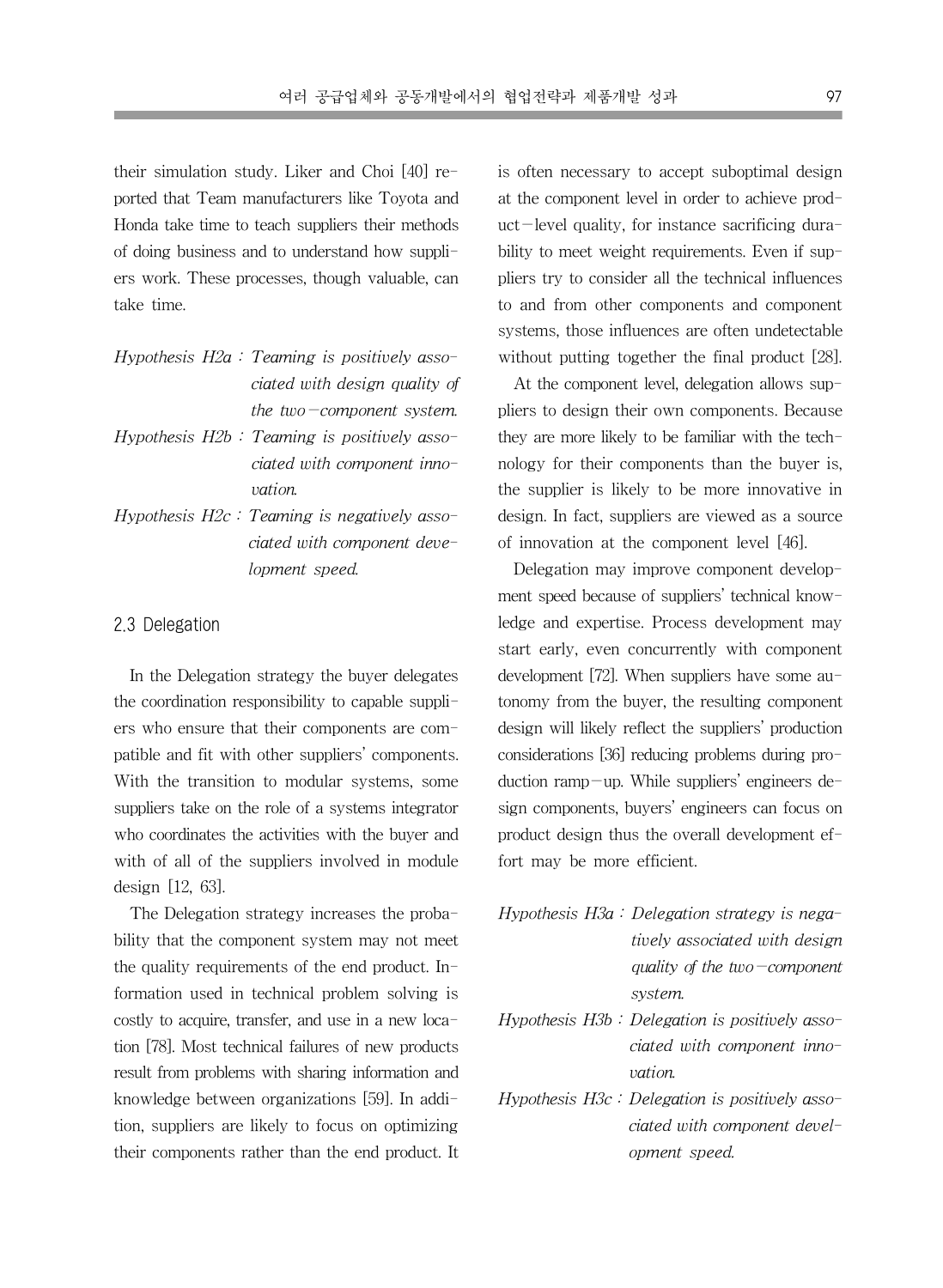

[Figure 1] Conceptual Model with Research Hypotheses

#### 2.4 Control Variables

To reduce error variances in the models, four component level control variables were used : Component modularity, Component technology newness, Suppliers' technical capabilities, and Suppliers' commitment to the buyer. Although outside of the scope of the research interest, these variables are expected to influence the dependent variables as explained below, thereby the need to control for them by using them as independent variables. Modular design reduces the need for coordination by standardizing the interface between components [64, 65], so delegation may be more effective when designs are modular. Suppliers' technical capabilities can affect design quality and development speed [13, 27, 32]. The newness of technology used for the component and its production can affect design quality and component innovation [9, 18, 34, 71]. The suppliers' cooperative attitude toward the buyer can affect on-time performance  $[33, 60]$ .

### 3. Research Method

#### 3.1 Research Context and Unit of Analysis

The unit of analysis entails a situation where a buyer works with two different suppliers who provide interdependent components. For many products, key interdependences among components are limited to two suppliers, for example, a bottle and its closure, a piston and ring, value and cover, hose and bracket, and hood and grill. Using this unit of analysis, we avoided comparing situations in which the number of suppliers being coordinated differed greatly. The respondents were instructed to select two equally important components that have some level of interdependencies in terms of functionality, physical dimensions, material requirements, or thermodynamic influence. The respondents reported short descriptions of the two components they selected, and the researchers reviewed the components to make sure that the selected components met the interdependency and equal importance requirements. The respondents were in buyer organizations, and suppliers were not surveyed.

The [Figure 1] summarizes the hypothesized paths.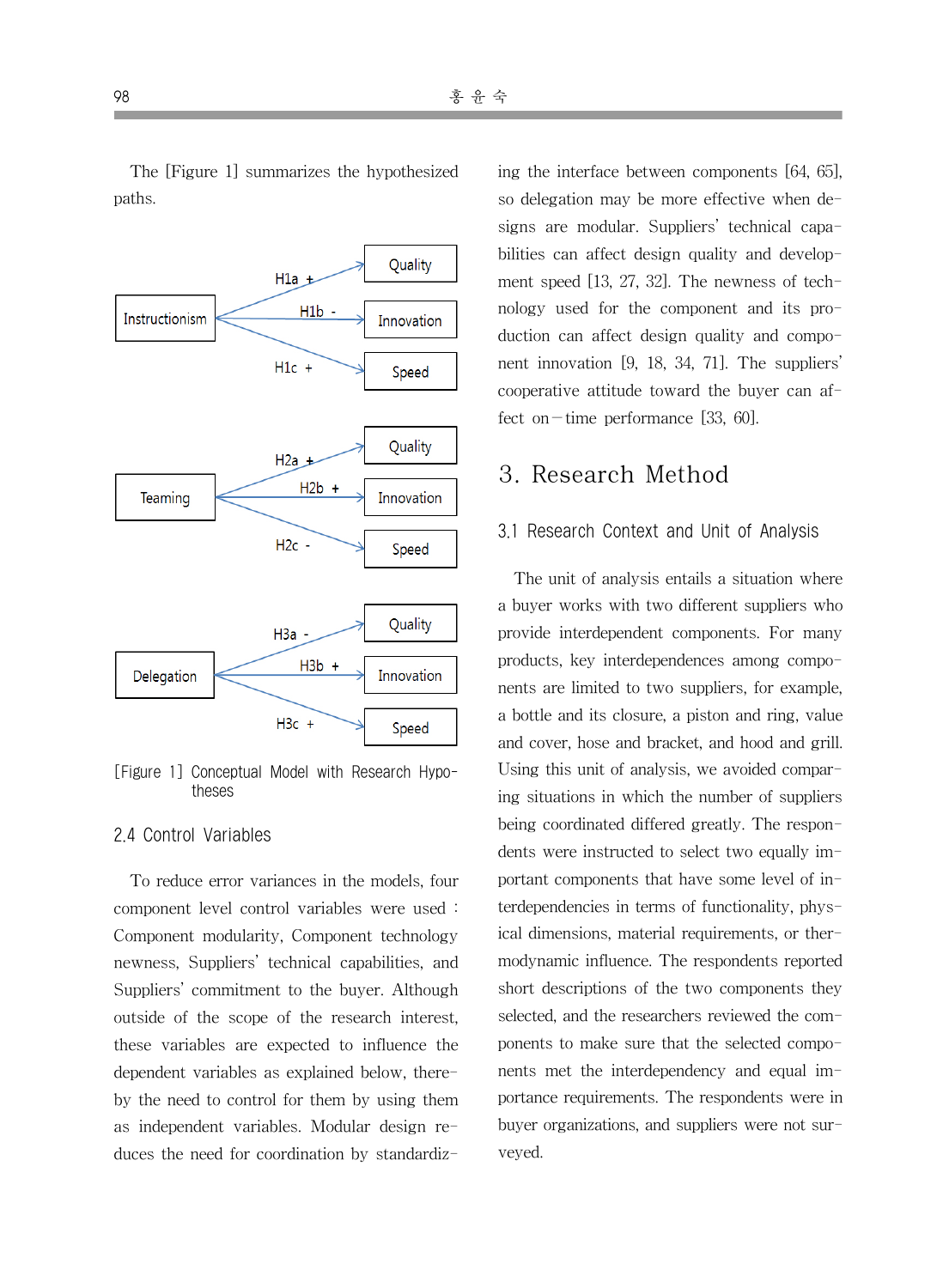#### 3.2 Operational Definitions and Measures

The independent variables in this research are the three strategies : Instructionism, Teaming, and Delegation. Measurement scales were developed based on the literature and existing scales were modified for this study. The sources of measurement items and the actual survey questions used are shown in appendix  $\langle \text{Table A-1} \rangle$ . Some items were expected to differ for each of the components. For those items, respondents answered the same question for each component. Most items were measured using 7-point Likert scales. Item 15 was a quantitative measure, which helps supplement perceptive measures

The Instructionism is manifested by the extent of using physical specifications as opposed to performance specifications [38], giving explicitly defined tasks to suppliers, and maintaining decision-making authority for most of the design decisions [20]. Teaming is manifested by the extent of using joint design teams [1], using interorganizational meetings [16, 23], frequently communicating [28], involving suppliers early [36], supplier engineers' working at manufacturer's facility (quantitative measure) [12], and frequently evaluating component compatibility [1]. Delegation is manifested by the extent of giving suppliers the responsibility to ensure component compatibility [12], and giving autonomy to suppliers to make design decisions.

Dependent variables in this study are design quality for the two-component system, component innovation, and component development speed. Appendix  $\langle$ Table A-2 $\rangle$  shows the sources of the measures and the actual survey questions. Design quality was measured using a two-item scale asking respondents to compare the developed component system (the sub-assembly of two developed components) to competitor's products in terms of 1) conformance to system-level specifications and 2) performance quality, i.e, functional excellence [22]. Component innovation was captured using a two $-i$ tem scale measuring the significant improvements achieved in the functionality of the component and in its production process [36, 54, 68]. Component development speed was measured with a three-item scale  $ex$ amining development time compared to expected, development leadtime compared to competitors, and the percent of on-time completion of suppliers' tasks (quantitative measure) [26].

A three-item scale measuring the ease of component replacement, the ease of specifying the interface between the two components, and the modularity of product architecture measured component modularity. Component technology newness was measured using a two-item scale that addressed how new the technologies were to the suppliers with respect to the components' features and functions (quantitative) and their manufacturing technologies. Supplier commitment to the buyer was measured using a twoitem scale addressing uncooperative behaviors and the priority of the buyer to the supplier. Suppliers' technical capabilities were measured by asking the buyer if the suppliers were fully capable of designing the components to manufacturer's specifications.

To ensure content validity, seven researchers, two purchasing managers, and one engineer reviewed the survey instrument. They commented on the clarity and completeness of the survey questions. Based on their feedback, some word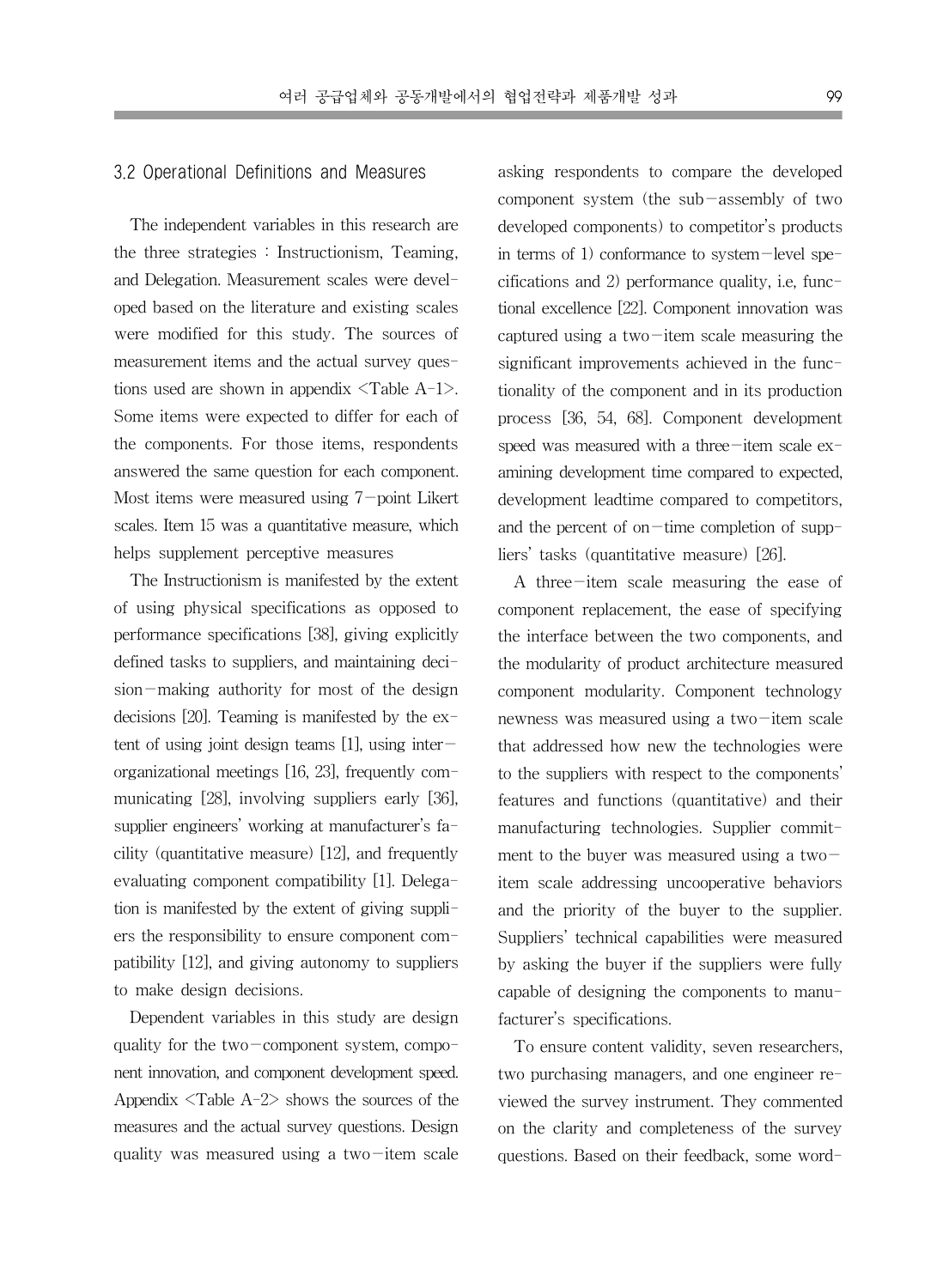ing and organization changes were made to the questionnaire.

#### 3.3 Data Collection

Empirical data were collected, in U.S.A., through a cross-industry web-based survey of buying firms in manufacturing industries whose products require multiple, interdependent components. Targeted industries are those that typically practice supplier involvement for developing their assembly-type products. Included in the sample are : transportation equipment manufacturing (NAICS 336), machinery manufacturing (NAICS 333), computers and electronic product manufacturing (NAICS 334), electrical equipment, appliance, and component (NAICS 335), medical equipment and supplies manufacturing (NAICS 3391), furniture and related product manufacturing (NAICS 337), and fabricated metal product manufacturing (NAICS 332). I obtained email addresses of potentially qualified professionals from three professional associations (Product Development and Management Association (PDMA), the Council of Supply Chain Management Professionals (CSCMP), and the Society of Automotive Engineers (SAE) and two commercial list sellers' databases (Lead411.com, and Discount-list.com). To ensure that they were knowledgeable about their firms' supplier integration practices and product development project operations, the individuals targeted were in middle $$ to high-level management positions in their organizations. I screened by job titles to include supply chain manager, purchasing manager, project managers, senior engineers, directors, or vice presidents. However, it was not feasible to identify, in advance, those professionals who had recent experience in working with at least two suppliers for developing interdependent components. In fact, when people replied to the invitation email to indicate their decisions not to complete the questionnaire, the most frequentlymentioned reason was that their companies had not encountered a situation in which they worked with multiple suppliers for product development. Other reasons included a non-disclosure company policy; the requested information was outside of the person's expertise; and no time to complete the survey.

Potential respondents were invited to participate by email with a web-link to a survey. A reminder email was sent in two weeks, followed by a third email reminder. Invitation emails were sent to over ten thousand potential respondents. Of those who received the invitations, 1,428 clicked on survey link (7% clicks). Of those clicked on the survey after reading the study description and eligibility requirements, 328 individuals submitted completed responses (23%), and 318 responses were usable (22%). This response rate was not unusually low, given that only small percentage of the initial potential respondents may have been qualified to participate in the study, and that the questions asked for very extensive information on specific development project operation and actual development performance [17]. The final sample's characteristics are summarized in  $\langle$ Table 1> with respect to industries, respondents' job titles, and size of the firms. Approximately 50% of the respondents' firms have more than 1,000 employees, and approximately 50% have annual sales of over \$1 billion.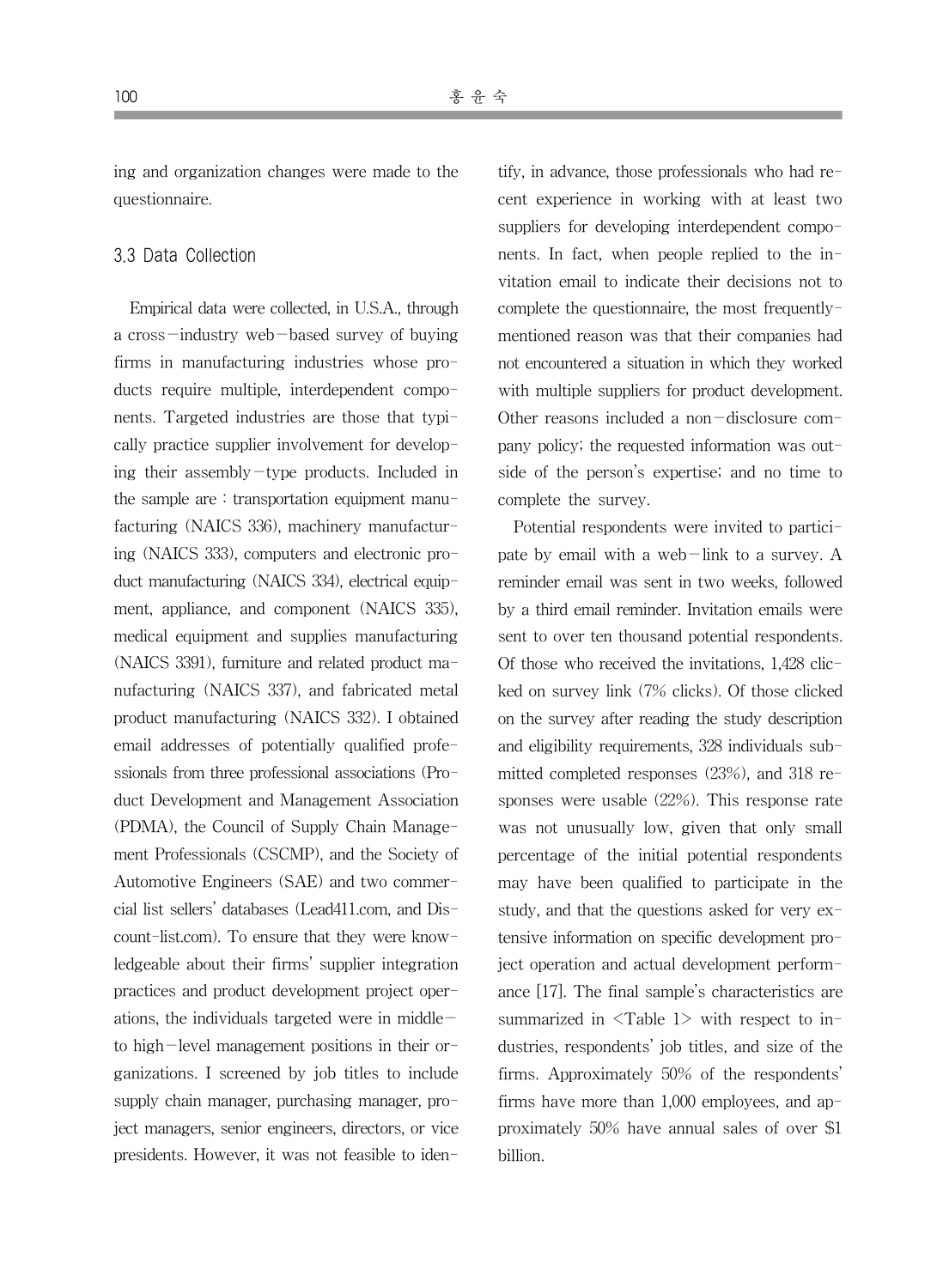$\langle$ Table 1 $\rangle$  Sample Profile( $N = 318$ )

| Industry Description                          | Percent |
|-----------------------------------------------|---------|
| Transportation Equipment Manufacturing        | 38.1%   |
| Computer and Electronic Product Manufacturing | 13.5%   |
| Electrical Equipment, Appliance, and          | 12.3%   |
| Component Manufacturing                       |         |
| Machinery Manufacturing                       | 9.4%    |
| Fabricated Metal Product Manufacturing        | 6.0%    |
| Medical Equipment and Supplies Manufacturing  | 6.0%    |
| Aerospace Product and Parts Manufacturing     | 4.7%    |
| Furniture and Related Product Manufacturing   | 1.6%    |
| Semiconductor and Other Electronic            | 1.3%    |
| Component Manufacturing                       |         |
| Chemical Manufacturing                        | 1.3%    |
| Plastics and Rubber Products Manufacturing    | 0.6%    |
| Job title                                     | Percent |
| Senior Engineer                               | 16%     |
| Project Manager                               | 15%     |
| Vice President                                | 14%     |
| Engineer                                      | 11%     |
| Director                                      | 11%     |
| Executive                                     | 6%      |
| Supply Chain Manager                          | 5%      |
| Purchasing Manager                            | 5%      |
| Product Manager                               | 4%      |
| Engineering Manager                           | 2%      |
| Senior Buver                                  | 2%      |
| Commodity Manager                             | 2%      |
| General Manager                               | 2%      |
| Other                                         | 3%      |
| Number of Employees of Respondents' Companies | Percent |
| $1 - 20$                                      | 7%      |
| $21 - 100$                                    | 11%     |
| $101 - 500$                                   | 18%     |
|                                               | 10%     |
| $501 - 1,000$                                 |         |
| $1,001 - 10,000$                              | 20%     |
| $10,001 - 100,000$                            | 23%     |
| Over 100,000                                  | 6%      |
| Missing                                       | 5%      |
| Total                                         | 100%    |

All of the 318 usable responses were received within two months. We compared very early respondents (132 responses received within two days) and very late respondents (80 responses received after twenty days) on multiple demographic characteristics and all the variables used for the path analysis [6]. Two sample  $t$ -test procedures indicated that early responses and late responses were not statistically different

with respect to respondents' knowledge level, product complexity, and ten variables used in the analysis. However, early respondents reported higher levels of revenue, number of employees, and Teaming than late respondents. This difference may reflect that larger organizations are more likely to work with suppliers and attempt to involve them in product development, therefore were more interested in the research topic.

Because independent variables and dependent variables were measured in the same questionnaire Harman's one-factor test was performed to check for the existence of common method variance [58]. All independent and dependent variables were analyzed in an exploratory factor analysis to examine if there is a substantial amount of method variance was present across constructs. Only 11.24% of variance was accounted for by the first factor, suggesting a negligible threat of common methods bias.

### 4. Data Analysis And Results

#### 4.1 Data Treatment

A review of the data for normality revealed that a few variables were skewed, thus variables were transformed to the closest normality possible out of the original distribution [80] using the 'normal scores' function provided by PRELIS 2.72. Then, missing data were imputed to obtain a complete data set. Only 1.48% of the values in the data set were missing, and they were replaced using a single imputation method, Expectation Maximization (EM) algorithm, using LISREL 8.72. After normalization and treatment for missing data, the data set was standardized to make the quantitative variables and Likert scale variables comparable and to center all variables.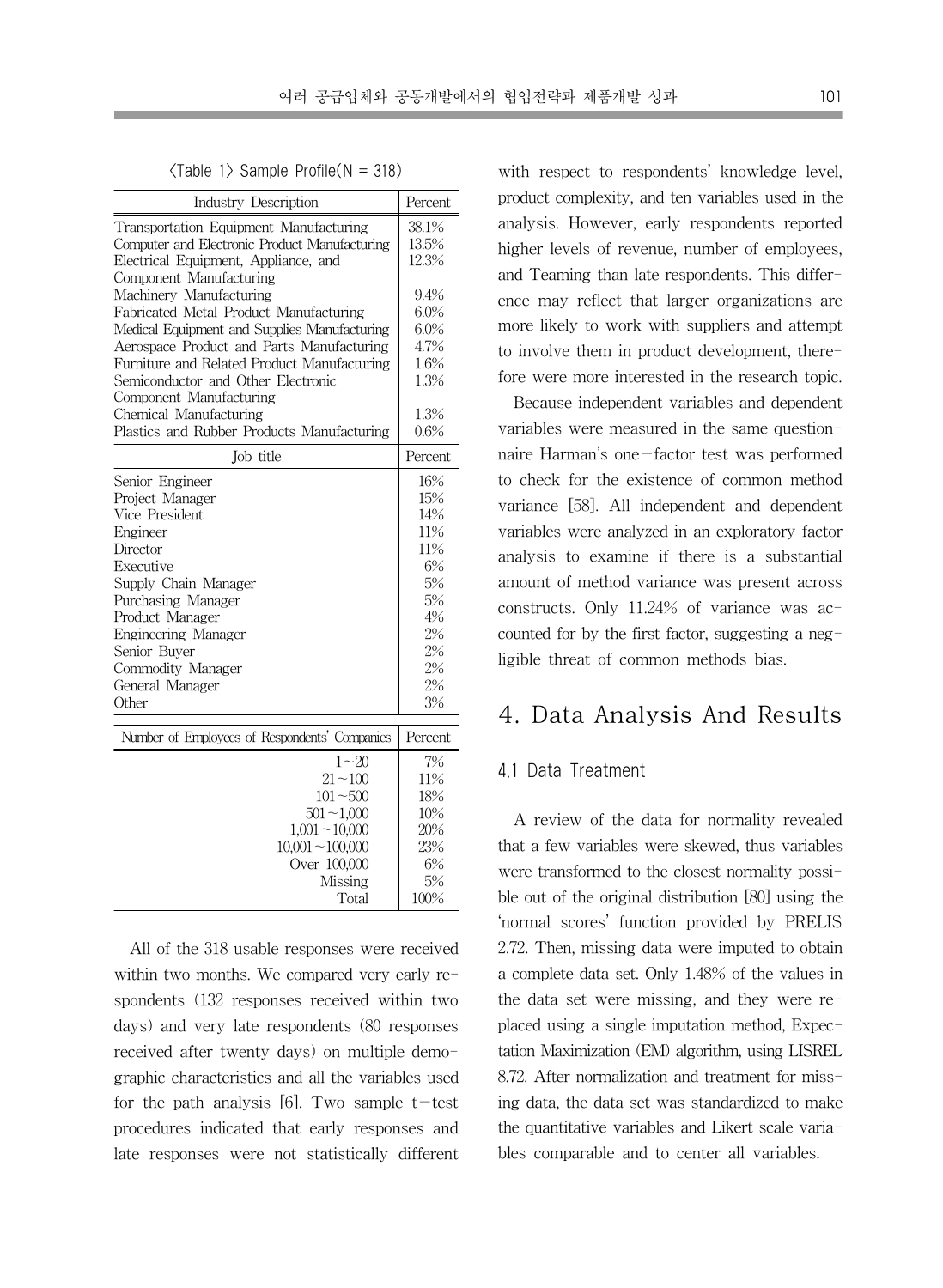The underlying factor structure for Instructionism, Teaming and Delegation were examined using exploratory factor analysis (EFA). Four items were dropped from the Teaming scale (two questions, each answered for component A and component B) and one item was dropped from the Delegation scale, because they cross-loaded on more than one construct. Composite scores for each of the strategies are the average of the standardized values of the indicators that loaded on each factor shown in <Table 2>. The scales for performance constructs were refined through a series of confirmative factor analysis, which resulted in dropping one item from Innovation

<Table 2> EFA Results for Collaboration Management Strategy Scales

| Indicator     | Factor1 | Factor2 | Factor3 |
|---------------|---------|---------|---------|
| <b>INST1A</b> | .086    | .548    | $-.037$ |
| <b>INST1B</b> | .095    | .510    | $-.144$ |
| <b>INST6A</b> | .265    | .699    | .134    |
| <b>INST6B</b> | .307    | .645    | .098    |
| INST16        | .239    | .598    | $-.075$ |
| <b>INST2A</b> | $-155$  | .624    | $-.151$ |
| <b>INST2B</b> | $-153$  | .628    | $-.143$ |
| <b>INST7A</b> | $-.293$ | .550    | $-.104$ |
| <b>INST7B</b> | $-.323$ | .497    | $-.124$ |
| <b>TEAM3A</b> | .607    | .087    | .088    |
| <b>TEAM3B</b> | .641    | .041    | $-.011$ |
| TEAM4A        | .672    | .018    | $-.025$ |
| <b>TEAM4B</b> | .682    | $-.003$ | $-.113$ |
| <b>TEAM8A</b> | .641    | .204    | .024    |
| <b>TEAM8B</b> | .638    | .183    | $-.093$ |
| TEAM10A       | .650    | $-.067$ | .053    |
| TEAM10B       | .705    | $-.006$ | .014    |
| TEAM15A       | .600    | $-213$  | .147    |
| TEAM15B       | .592    | $-188$  | .048    |
| TEAM18        | .567    | .144    | .088    |
| DELEG5A       | .320    | .013    | .533    |
| DELEG5B       | .297    | $-.014$ | .511    |
| DELEG12A      | .022    | $-139$  | .718    |
| DELEG12B      | .014    | $-.149$ | .697    |
| DELEG13A      | $-.184$ | $-.082$ | .770    |
| DELEG13B      | $-.193$ | -.096   | .763    |

and another item from Development Speed. The scales for control variables also were refined through a series of confirmatory factor analysis.

### 4.2 Unidimensionality, Discriminant Validity, and Reliability

Unidimensionality was examined for the performance measures and for the control variables by doing an exploratory factor analysis for all 11-performance measurement items and for all 10 measurement items for the control variables [51]. The results showed that each set of indicators is associated with only its underlying latent factor. Discriminant validity was assessed by examining the correlations between the latent variables, which should be statistically different from one. For a pair of latent variables, the first confirmatory factor analysis allowed two constructs to correlate freely, then a second confirmatory factor analysis set the correlation between the two constructs to one and a  $\text{chi}$ square test was conducted for the two models [25]. All the chi-square differences are significant at the 0.001 confidence level supporting discriminant validity for all of the constructs.

Cronbach's alpha coefficient and composite reliability were used to assess the internal consistency of the items comprising each scale as shown in <Table 3>. The Cronbach's alphas for the constructs in the study are all over .70, as recommended by Nunnally [50] for a purified scale, except for the Component Modularity (alpha = .63). Because the respondents reported on two different components, it is possible that the underlying items were not homogeneous [62], thus I also examined composite reliability scores. The composite reliability scores for three of the scales, Instructionism (.71), Delegation (.66), and Component Innovation (.66) are slightly lower than Cronbach's alpha.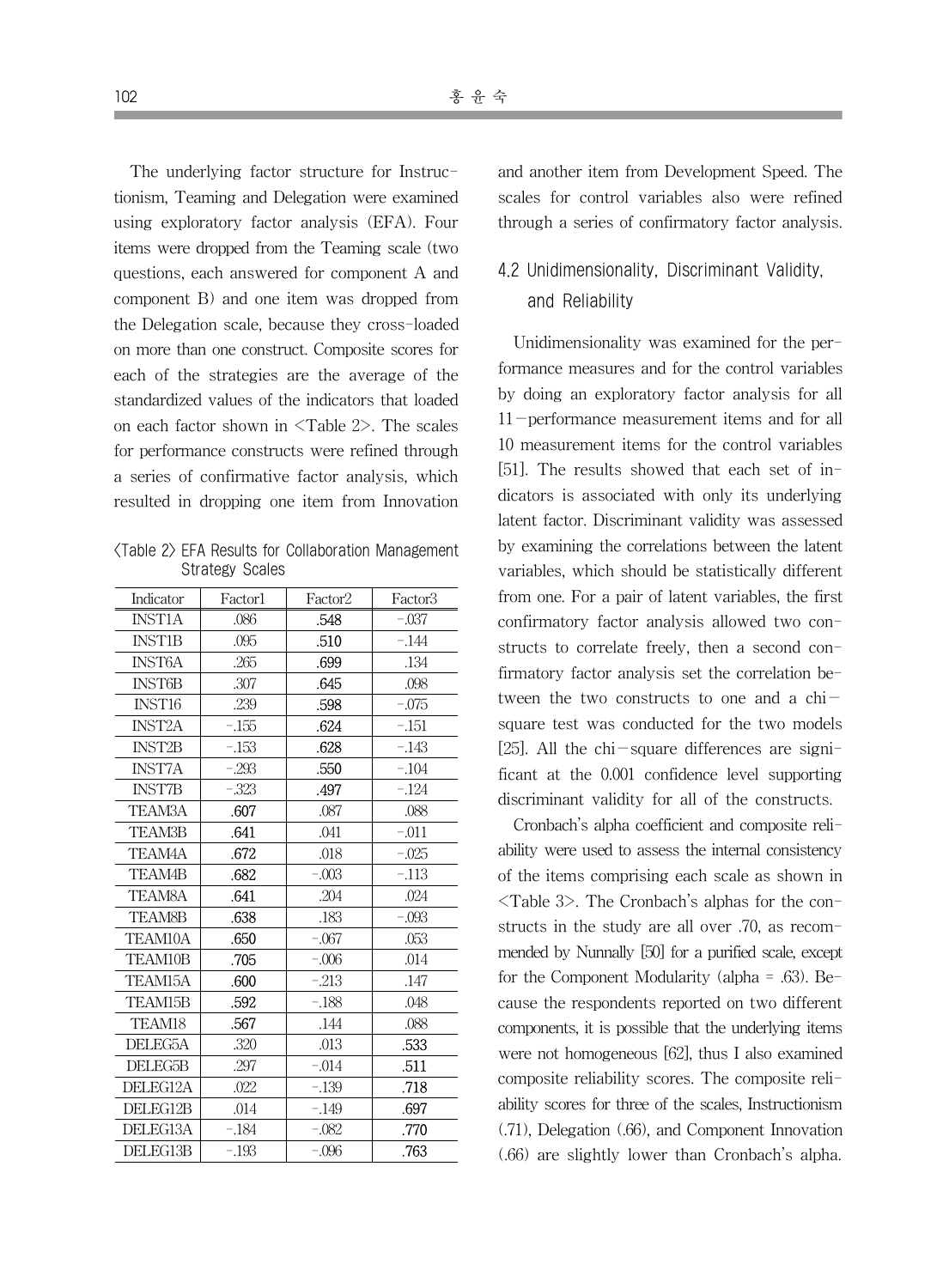| Construct                             | Cronbach's<br>Alpha | Composite<br>Reliability | Measurement Scales                                                                                                                                                                                                                                                                                                                                                                                                                                                                                                                                                                                                                                                                                                                 |
|---------------------------------------|---------------------|--------------------------|------------------------------------------------------------------------------------------------------------------------------------------------------------------------------------------------------------------------------------------------------------------------------------------------------------------------------------------------------------------------------------------------------------------------------------------------------------------------------------------------------------------------------------------------------------------------------------------------------------------------------------------------------------------------------------------------------------------------------------|
| Instructionism                        | SZ.                 | $\overline{\nabla}$      | The component specifications passed to the supplier were mostly physical specifications (e.g., specific dimensions,<br>tolerances, material hardness ratings) rather than performance specifications (e.g., response time, stopping distance).<br>Our firm made as many design decisions as possible in order to provide the supplier with comprehensive<br>Our firm took extra time to make the specifications for the suppliers as detailed as possible.<br>Tasks for the supplier were explicitly defined when they were given to the supplier.<br>The supplier was not expected to make critical design decisions on its own.<br>specifications/drawings.<br>$\overline{a}$<br>$\Xi \circ \iota$<br>6.                         |
| Teaming                               | æ.                  | 86.                      | Several reviews regarding design compatibility of the two components were conducted during the development process<br>Joint design teams were used, where our engineers and the supplier's engineers jointly worked on component design.<br>What percentage of the time were the supplier's engineers working at your facility during the project?<br>Engineers from the supplier participated early-on in component development phases.<br>Our company organized inter-organizational meetings with the supplier.<br>Exchange of information with the supplier took place frequently.<br>rather than at the end of the design cycle. <sup>*</sup><br>$\overline{10}$<br>$\overline{13}$<br>$\omega$ 4<br>$\infty$<br>$\mathbb{R}$ |
| Delegation                            | Ľ.                  | $\mathscr{E}$            | Our firm gave the supplier full responsibility to ensure the compatibility of the component with other components.<br>When a decision had to be made for which no guidelines or rules existed, the supplier had authority to make the<br>When a problem arose, the supplier was expected to take care of it without referring to our firm.<br>decision.<br>$\Xi$<br>$\vec{z}$<br>L்                                                                                                                                                                                                                                                                                                                                                |
| Design Quality                        | Ŗ,                  | SZ.                      | Conformance quality (i.e., adherence to system-level specifications)*<br>Performance quality (i.e., functional excellence)*<br>$\Xi$<br>$\overline{2}$                                                                                                                                                                                                                                                                                                                                                                                                                                                                                                                                                                             |
| Component<br>Innovation               | 72                  | S.                       | The supplier made improvements in process technology (i.e., technical aspects of the production process) during the<br>Significant improvements were made to the functionality of the component during the development process.<br>development process.<br>പ് ന്                                                                                                                                                                                                                                                                                                                                                                                                                                                                   |
| Development<br>Speed                  | F7.                 | F7.                      | The development of this component took longer than is usually expected for a component of this type.<br>5. What percentage of the supplier's tasks were completed by due dates (approximately)? 14. Development lead time (from idea to production start-up)<br>4.<br>5.                                                                                                                                                                                                                                                                                                                                                                                                                                                           |
| Component<br>Modularity               | œ.                  | S.                       | Replacing one component design was relatively easy without the need for making substantial adjustments to other<br>The interfaces between the two components could be easily specified."<br>product architecture was highly modular.<br>component."<br>The<br>$\overline{17}$ .<br>$\overline{16}$<br>$\Xi$                                                                                                                                                                                                                                                                                                                                                                                                                        |
| Capabilities<br>Technical<br>Supplier | F7.                 | Ę                        | The supplier was fully capable of detail designing the component to our specifications.<br>्<br>सं                                                                                                                                                                                                                                                                                                                                                                                                                                                                                                                                                                                                                                 |
| Technology<br>Newness                 | 73                  | 73                       | What percentage of the component's features and functions involved the technologies that were new to the supplier?<br>How new were the manufacturing technologies that were employed to produce each component?<br>.<br>တ<br>14.                                                                                                                                                                                                                                                                                                                                                                                                                                                                                                   |
| Commitment<br>Supplier                | $\overline{\Xi}$    | $\mathcal{F}$            | The progress of this project was hampered by the uncooperative behavior of the supplier. (Reverse coded)<br>5. The progress of this project was hampered by the uncooperative behavior or the supplier. And 1. The supplier considered other customers to be a higher priority than we were. (Reverse coded)                                                                                                                                                                                                                                                                                                                                                                                                                       |

<Table 3> Finalized Scales for the Constructs <Table 3> Finalized Scales for the Constructs

"All items were asked for Component A and Component B except these which were only asked once. \*All items were asked for Component A and Component B except these which were only asked once.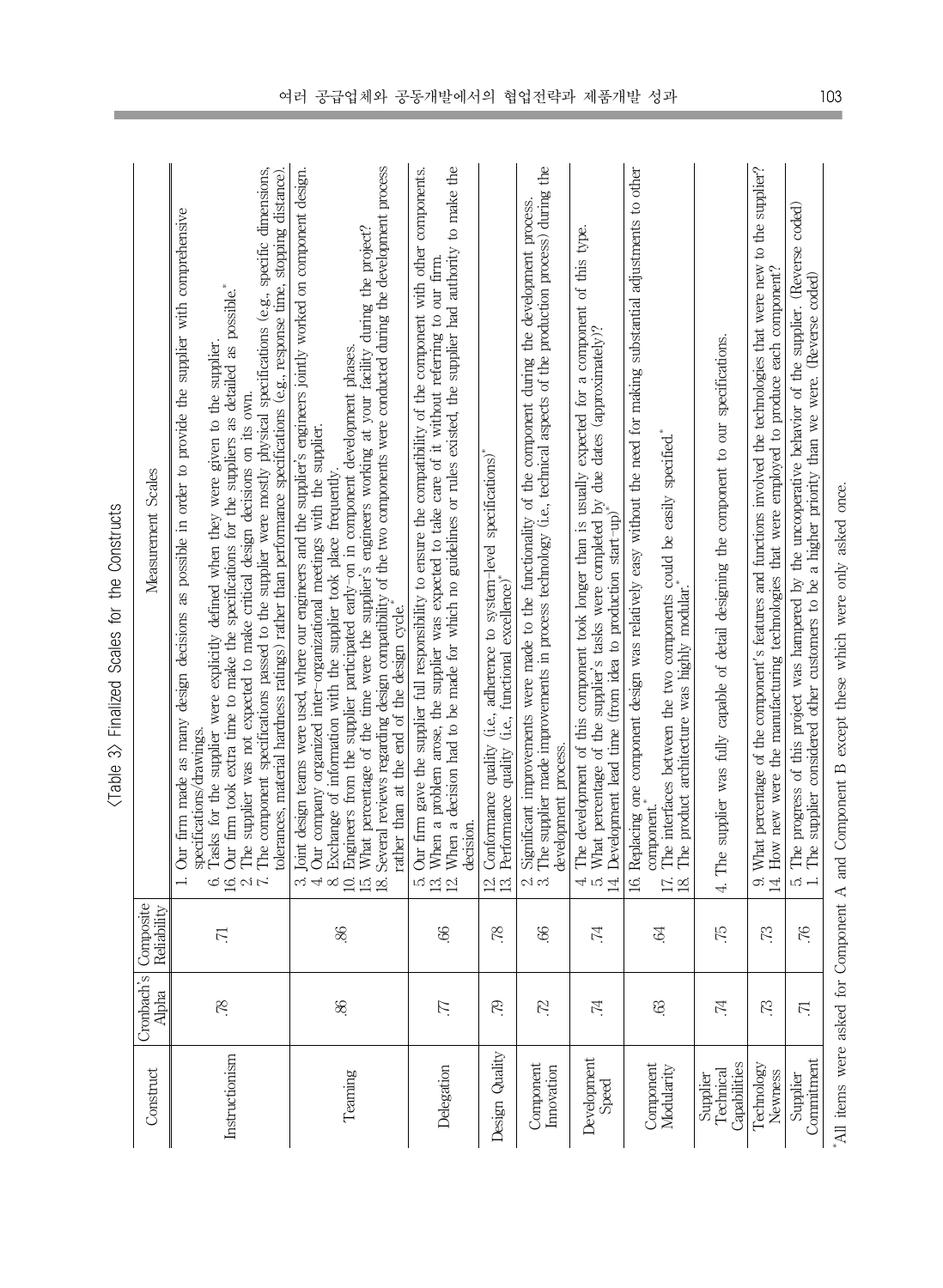#### 4.3 Hypotheses Testing

Path analysis was used to test the hypotheses because it is an extension of multiple regressions and allows examining effects of a strategy on multiple dependent variables simultaneously. A path model was developed for each of the three strategies separately [Figures 2~4], because correlation analysis revealed that the three collaboration management strategies are not likely to be used together simultaneously. There is no significant correlation between Instructionism and Teaming or Teaming and Delegation suggesting that these strategies are not used together by the buyers in this study <Table 4>. Instructionism and Delegation are negatively correlated (Pearson correlation =  $-.210$ ) at  $p \leq .01$  suggesting that buyers are less likely to use these strategies simultaneously.

The variables used for the path models were the composites calculated from the refined scales of multiple indicators shown in <Table 3>. The Robust Maximum Likelihood estimation method was used for model estimations [15]. To assess model fit, chi-square statistics and root mean

square error approximation (RMSEA) were examined, along with multiple fit indices, namely Bollen's Incremental Fit Index (IFI; Bollen, 1989), the Comparative Fit Index (CFI; Bentler, 1990), and the Goodness of Fit Index (GFI; Hu and Bentler, 1999). The path model for Instructionism [Figure 2] indicates a good fit (Weighted Least Squares  $x^2$  =18.60,  $x^2$  corrected for non-normality = 19.63, df = 8,  $\chi^2$ /df = 2.45, p = .012, RMSEA  $= .059$ , IFI = .97, CFI = .96, GFI = .99). The path model for Teaming [Figure 3] also shows a good fit (Weighted Least Squares  $x^2$  =13.01,  $x^2$  corrected for non-normality = 12.99, df = 8,  $\chi^2/df$  = 1.62, p = .11, RMSEA = .040, IFI = .99, CFI = .99, GFI = .99). The Delegation model [Figure 4] has an acceptable fit (Weighted Least Squares  $x^2 = 18.58$ ,  $x^2$  corrected for non-normality = 20.07, df = 8,  $\chi^2$ /df = 2.51, p = .010, RMSEA = .060, IFI  $= .97, \text{ CFI} = .96, \text{ GFI} = .99$ ). The  $\chi^2/\text{df}$  is below 3.0, the three fit indices are well over 0.90, and the root mean square of approximation (RMSEA) is lower than 0.06, indicating a good fit (Bollen, 1989). The  $t$ -values for the paths that are greater than 1.96 are statistically significant at the 0.05 level.

|                         |         | 2    | 3                        | 4                        | 5       | 6       |         | 8                        | 9                        | 10   |
|-------------------------|---------|------|--------------------------|--------------------------|---------|---------|---------|--------------------------|--------------------------|------|
| 1. Instructionism       |         | .002 | .044                     | .052                     | .000    | .004    | .023    | .033                     | .003                     | .012 |
| 2. Teaming              | .046    |      | .008                     | .000                     | .177    | .013    | .001    | .011                     | .095                     | .042 |
| 3. Delegation           | $-.210$ | .089 | $\overline{\phantom{a}}$ | .069                     | .004    | .000    | .028    | .075                     | .014                     | .019 |
| 4. Design Quality       | .228    | .263 | $-.007$                  | $\overline{\phantom{0}}$ | .040    | .027    | .005    | .008                     | .028                     | .047 |
| 5. Component Innovation | $-.021$ | .421 | .061                     | .199                     |         | .006    | .002    | .000                     | .108                     | .006 |
| 6. Development Speed    | .059    | .113 | .016                     | .165                     | $-.078$ | -       | .029    | .064                     | .007                     | .220 |
| 7. Component Modularity | .153    | .031 | .168                     | .073                     | .047    | .170    |         | .087                     | .011                     | .023 |
| 8. Supplier Tech Cap.   | $-.181$ | .106 | .273                     | .090                     | .020    | .252    | .295    | $\overline{\phantom{m}}$ | .003                     | .006 |
| 9. Technology Newness   | $-.053$ | .308 | .118                     | .166                     | .329    | $-.085$ | $-.107$ | $-.051$                  | $\overline{\phantom{a}}$ | .002 |
| 10. Supplier Commitment | .108    | .206 | $-.139$                  | .217                     | .079    | .469    | .151    | .079                     | $-.042$                  |      |

<Table 4> Correlation Matrix and Shared Variances

Note : Correlations are included below the diagonal and shared variances are included above the diagonal. All correlations  $\geq$  .10 are statistically significant at the p  $\leq$  .05 level.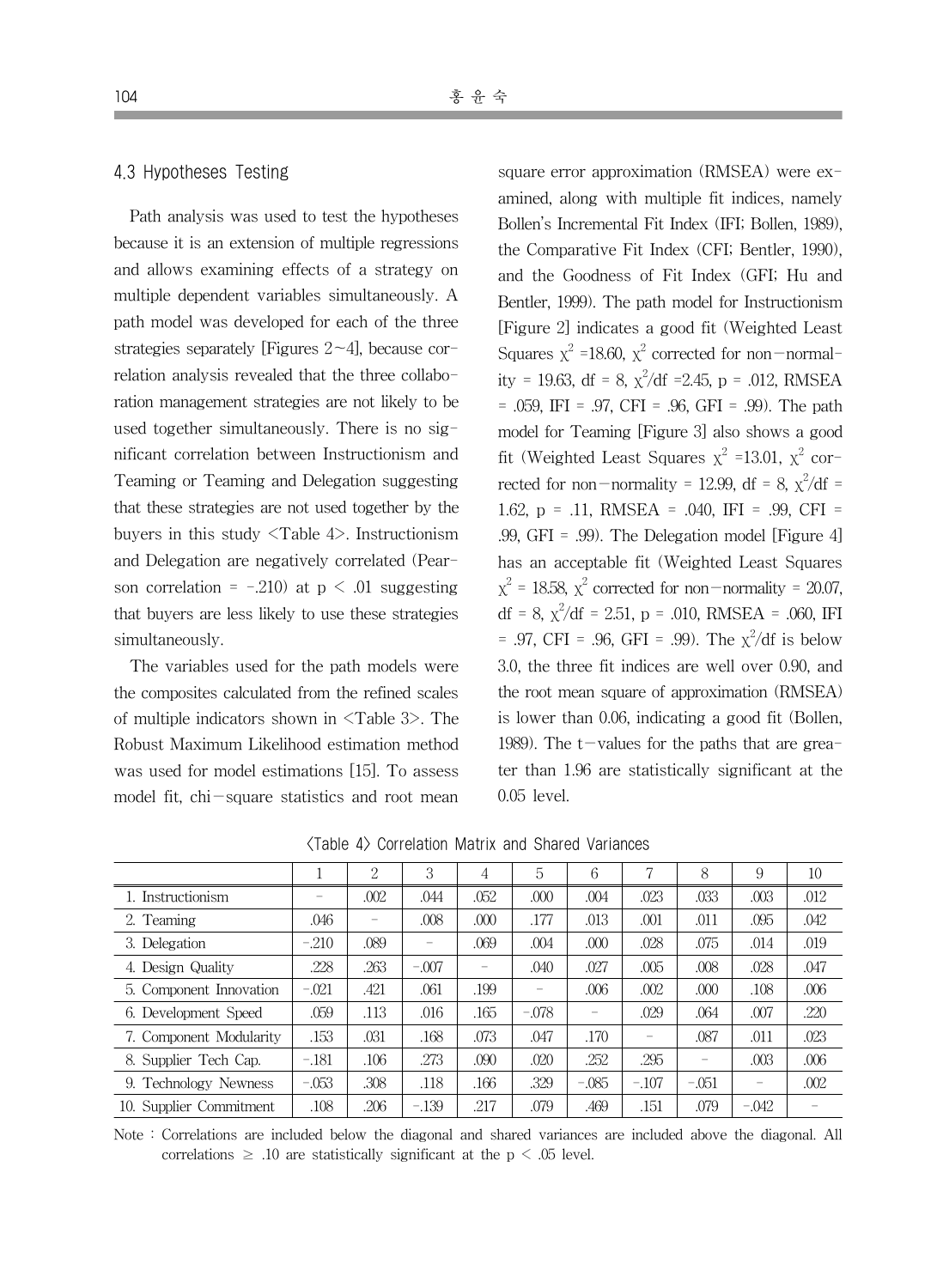



[Figure 2] Path analysis for Instructionism : t-values shown



Chi-Square=12.01, df=8, P-value=0.15066, RMSEA=0.04 [Figure 3] Path analysis for Teaming  $: t$  -values shown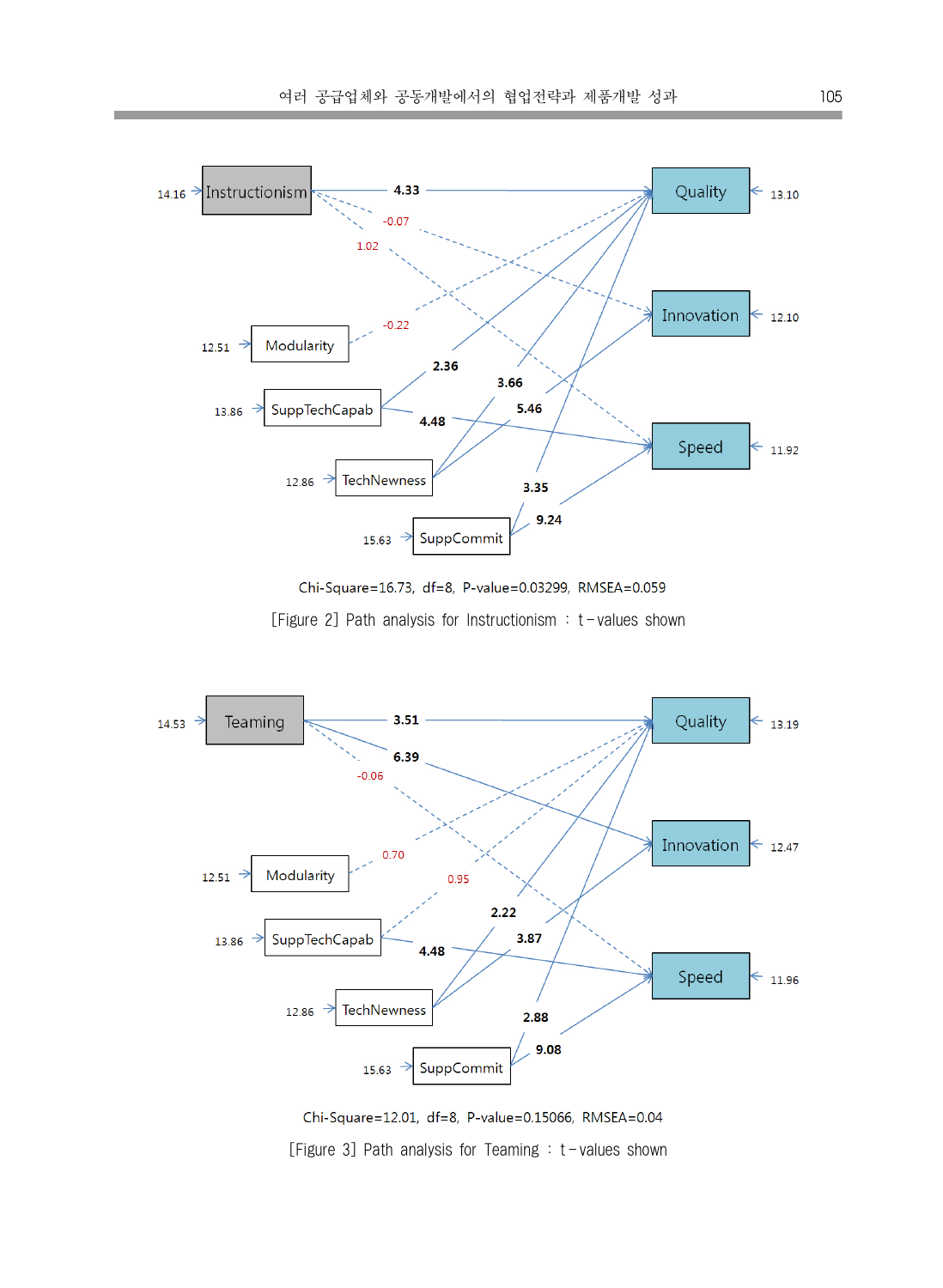

Chi-Square=16.96, df=8, P-value=0.03057, RMSEA=0.060 [Figure 4] Path analysis for Delegation  $:$  t-values shown

<Table 5> summarizes the results in comparison to the hypotheses. Hypothesis 1a, 2a and 2b are supported at the 0.0001 significance level. Instructionism is positively associated with the design quality of the component system, supporting Hypothesis 1a. Teaming is positively associated with design quality of the component system and component innovation, supporting Hypotheses 2a and 2b. Hypotheses 1b (a negative association of Instructionism with component innovation), 1c (a positive association of Instructionism with component development speed), 2c (a negative association of Teaming with component development speed), 3a (a negative association of Delegation with design quality), 3b (a positive association of Delegation with component innovation), and 3c (a positive associate of Delegation with component development speed) are not supported.

| Strategy              | Performance<br>Measure | Hyp.             | Hypothesized<br>Sign | Stand Reg<br>Coefficient | S.E.  | $t$ – values | Sig  | Supported      |
|-----------------------|------------------------|------------------|----------------------|--------------------------|-------|--------------|------|----------------|
| Instructionism        | Quality                | H1a              | $\ddot{}$            | 0.24                     | 0.019 | 4.33         | $**$ | Yes            |
| <i>Instructionism</i> | Innovation             | H1b              |                      | $-0.00$                  | 0.027 | $-0.069$     |      | No             |
| Instructionism        | Speed                  | H1c              | $^{+}$               | 0.05                     | 0.033 | 1.02         |      | No             |
| Teaming               | Quality                | H <sub>2</sub> a | $^{+}$               | 0.18                     | 0.013 | 3.51         | $**$ | Yes            |
| Teaming               | Innovation             | H2b              | $^{+}$               | 0.35                     | 0.022 | 6.39         | $**$ | Yes            |
| Teaming               | Speed                  | H2c              |                      | $-0.00$                  | 0.025 | $-0.06$      |      | No             |
| Delegation            | Quality                | H3a              |                      | $-0.03$                  | 0.024 | $-0.52$      |      | N <sub>0</sub> |
| Delegation            | Innovation             | H <sub>3</sub> b | $^{+}$               | 0.02                     | 0.040 | 0.39         |      | No             |
| Delegation            | Speed                  | H3c              | $\ddot{}$            | 0.02                     | 0.045 | 0.41         |      | No             |

<Table 5> Summary of Hypothesis Testing Results

\*\*Significant at the 0.0001 level.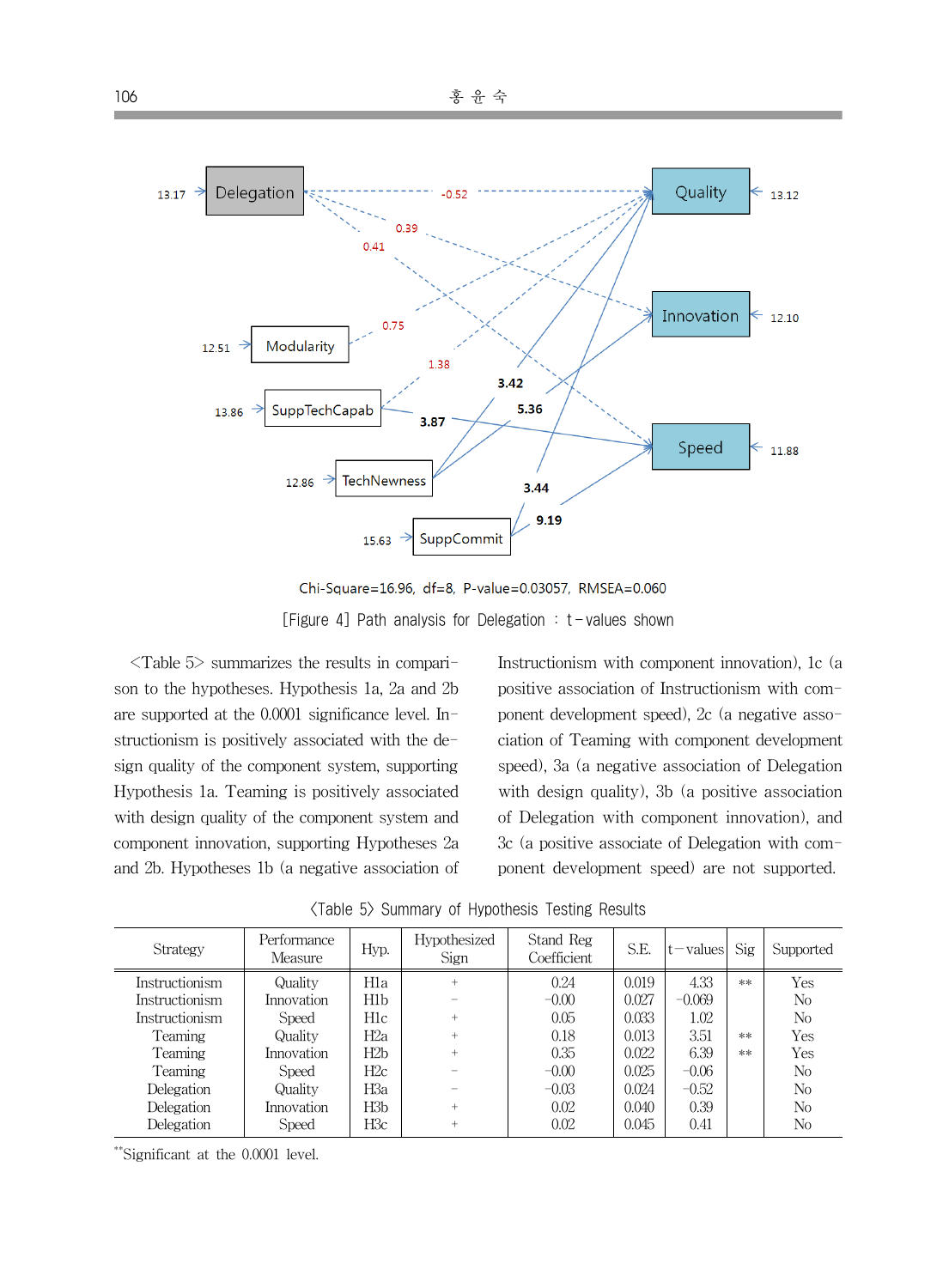Of the control variables, technology newness and supplier commitment are consistently related to the expected performance constructs in all three models. Modularity is not related to design quality of the component system in any of the models. Supplier technical capabilities are related to component development speed in all three models and to design quality in the model with Instructionism.

### 5. Discussion

The results show that two of the three strategies, Instructionism and Teaming are related to product development performance. As hypothesized (H1a), Instructionism has significant positive effect on design quality for the component system. It is consistent with decision-making theory  $[67]$  and information-processing theory [21]. Centralized decision-making in Instructionism allows the buyer to maintain control on design quality at the component system as decision making theory prescribes. Detailed specifications and explicitly defined tasks reduce the need to share and process information with suppliers.

The hypothesized negative relationship between Instructionism and component innovation (H1b) and the positive relationship between Instructionism and component speed (H1c) were not supported. The H1b hypothesized that the low level of interaction and communication between the buyer and suppliers during product design is expected to negatively impact innovation because of less information sharing and fewer opportunities for learning. The reason that H1b were not supported may be that the buyer's technical capabilities and expertise, which were not measured, compensated for low interaction.

The lack of support of H1c suggests that the buyer's capability of system-level design may not necessarily lead to fast development of components, which is similar to what was observed by Clark [14] in the automotive industry. Instructionism's sequential nature of the design process, with the buyer doing the design and then handing it off to the suppliers, might have resulted in a slowdown in the hand-off phase or the production-launch phase.

The finding that Teaming is positively related to design quality for the system (H2a) and component innovation (H2b) is consistent with several empirical studies [3, 54, 61, 74]. As suggested by information processing theory [5, 21, 47, 73], frequent and timely interaction with interdependent suppliers allows quality problems to be identified and solved. Teaming promotes interpretations from diverse perspectives and this diversity facilitates organizational learning by increasing the repertoire of possible actions [31]. I had hypothesized that the Teaming strategy would have a negative impact on component design speed but this was not supported by the results. Although with Teaming more time may be spent in meetings and communicating, delays in reworking designs or changing production processes are likely reduced.

None of the hypotheses with respect to use of a Delegation strategy are supported. Studies have shown that shifting component design responsibility to first tier suppliers reduces development time if the suppliers are technically capable [13, 27]. However, Boeing found that its suppliers did not have the capabilities to accommodate its plan to transfer product development responsibilities [42, 43]. Many Boeing suppliers had not been expected to design large modules or complete subsystems until the 1990s [8]. Further, Clark [13]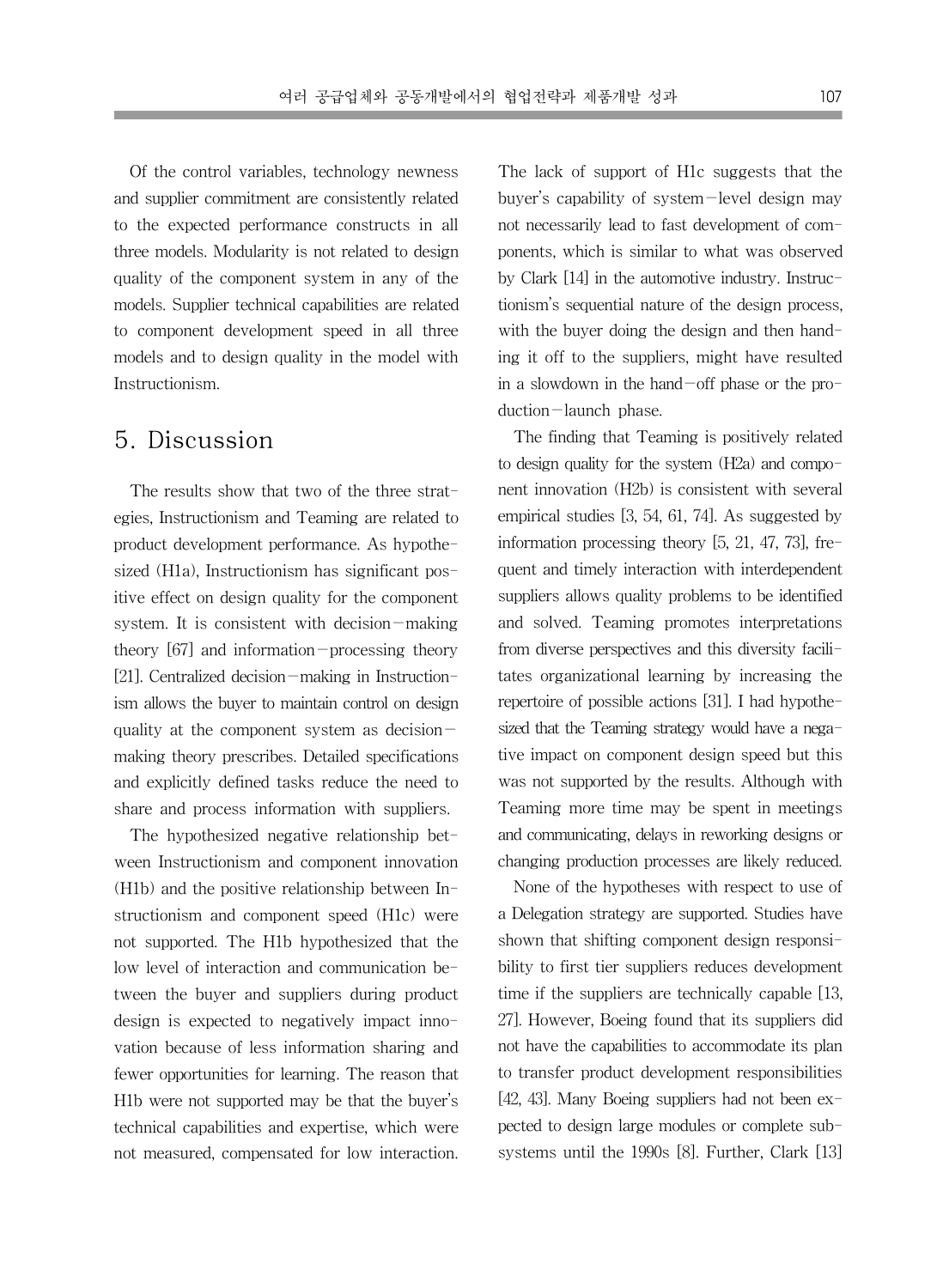suggests that to be effective, increased design responsibility should be accompanied by integration methods such as guest engineers and cooperative supplier relationships. Similarly, Petersen et al. [56] suggest that involving suppliers in setting technical objectives is essential when suppliers assume responsibility for design. It is possible that the benefits of delegation are limited to specific industries such as the automotive, electronics, and computer industries. In addition, the benefits of Delegation may be conditional if suppliers are technically capable or not (moderation effect of supplier technical capability as opposed to the direct effect that the model supposed). Future research should examine delegation further to identify situations where it may be effective.

### 6. Conclusion And Limitations

This research extends the collaborative product development literature beyond dyadic buyersupplier integration to managing interdependencies at the supplier-supplier level. I described three strategies for managing collaborative product development, and empirically investigated the performance implications. Consistent with the information-processing theory and inter-organizational learning theory, we found that Instructionism and Teaming strategies are effective, although via different mechanisms. The result is also consistent with findings from empirical studies [10, 39, 66, 82] that report positive performance effect of collaboration in supply chains

From a practical standpoint, collaboration management with multiple suppliers has gained practical importance due to the recent trend of design outsourcing and system integration [48]. A major implication for product development managers is that both Instructionism and Teaming can be effective. If the buyer is trying to compete in terms of component innovativeness, the buyer should work closely with its suppliers during component development processes using a Teaming strategy. Useful approaches could include interorganizational joint development teams,  $co$ -location of suppliers engineers, early supplier involvement, frequent communications with suppliers, and iteration of feedback and rework (e.g.,  $[27, 37, 41, 77]$ . If a buyer is trying to compete in terms of design quality of the system, either an Instructionism or a Teaming strategy can be used. However, if pursuing both design quality and innovation then, Teaming is the clear choice.

This research has several limitations. The study is only from the buyer's perspective and gathering suppliers' perspectives might have provided different results. This research used self-reported and subjective measures. In addition, the buyer self-selected the two interdependent components A and B on which to report. The level of interdependency among the A and B components was not explicitly measured thus there may be differences across the sample. Because the survey responses were anonymous, the measures could not be supplemented with secondary data. The research focused only on three dimensions of product development performance. Although, design quality of the component system, component innovativeness, and component development speed are primary measures of component development success, other performance dimensions such as development cost and financial or market success might have provided additional interesting perspectives. Product characteristics such as complexity and use of project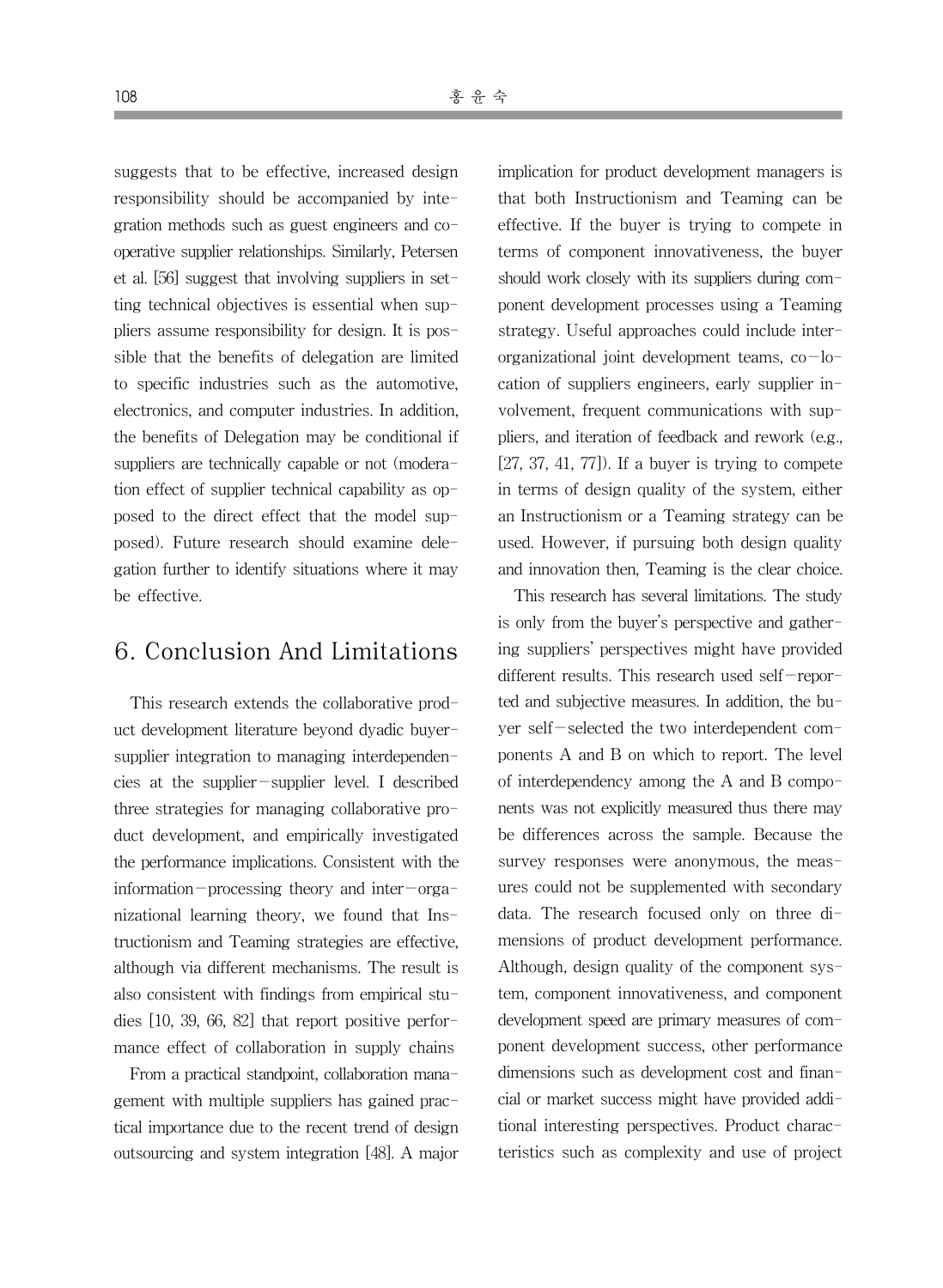management techniques that may moderate the relationship of collaboration strategy and performance were not measured in the study.

There are ample opportunities for future research. Future research should examine if the findings hold true if a great number of suppliers are involved and how extensively the strategies are used in different industries, in different countries, or in situations with different levels of overall product complexity. How the buyer-supplier's prior relationship affects the success of the collaboration with suppliers in new product development would be an interesting research topic as well. The use of specific project management techniques as moderating factors should be explored. Investigating how the fit between these strategies and the competitive business strategies leads to market successes is another possibility. Finally, a decision model for choosing an appropriate collaboration strategy given a set of factors such as buyers' competitive strategies, product modularity, relationship with supplier base, and technological uncertainty could be developed.

### References

- [1] Adler, P.S., "Interdepartmental interdependence and coordination : the case of the design/manufacturing interface," Organization Science, Vol.6(1995), pp.147-167.
- [2] Ahmadi, R., T.A. Roemer, and R.H. Wang, "Structuring product development processes," European Journal of Operational Research, Vol.130(2001), pp.539-558.
- [3] Allen, T.J., "Communications, technology transfer, and the role of technical gatekeeper,"  $R&D$  Management, Vol.1(1971), pp.14-21.
- [4] Ancona, D.G. and D.F. Caldwell, "Beyond

boundary spanning : managing external dependence in product development teams," Journal of High Technology Management Research, Vol.1(1990), pp.119-135.

- [5] Argote, L., "Input uncertainty and organizational coordination in hospital emergency units," Administrative Science Quarterly, Vol.27(1982), pp.420-434..
- [6] Armstrong, J. and T. Overton, "Estimating nonresponse bias in mail surveys," Journal of Marketing Research, Vol.14(1977), pp.396- 402.
- [7] Brown, S.L. and K.M. Eisenhardt, "Product development : past research, present findings, and future directions," Academy of Management Review, Vol.20(1995), pp.343- 378.
- [8] Carbone, J., "Outsourcing moves up the electronics food chain," Purchasing, 2002, pp. 36-44, October 24.
- [9] Chen, J., R.R. Reilly, and G.S. Lynn, "The impacts of speed $-$ to $-$ market on new product success : the moderating effects on uncertainty," IEEE Transactions on Engineering Management, Vol.52(2005), pp.199-212.
- [10] Cho, G. and S.-G. So, "A quantitative model for supplier-buyer's profit sharing and pricing policies based on supply chain partnerships," Journal of the Korean Operations Research and Management Science Society, Vol.31(2006), pp.73-81.
- [11] Choe, J.-M., "The relationships among Ecommerce, BSC, inter-organizational information flow and supply-chain performance," Korean Management Science Review, Vol. 30(2013), pp.149-165.
- [12] Choi, T. and Y. Hong, "Unveiling the structure of supply networks : case studies in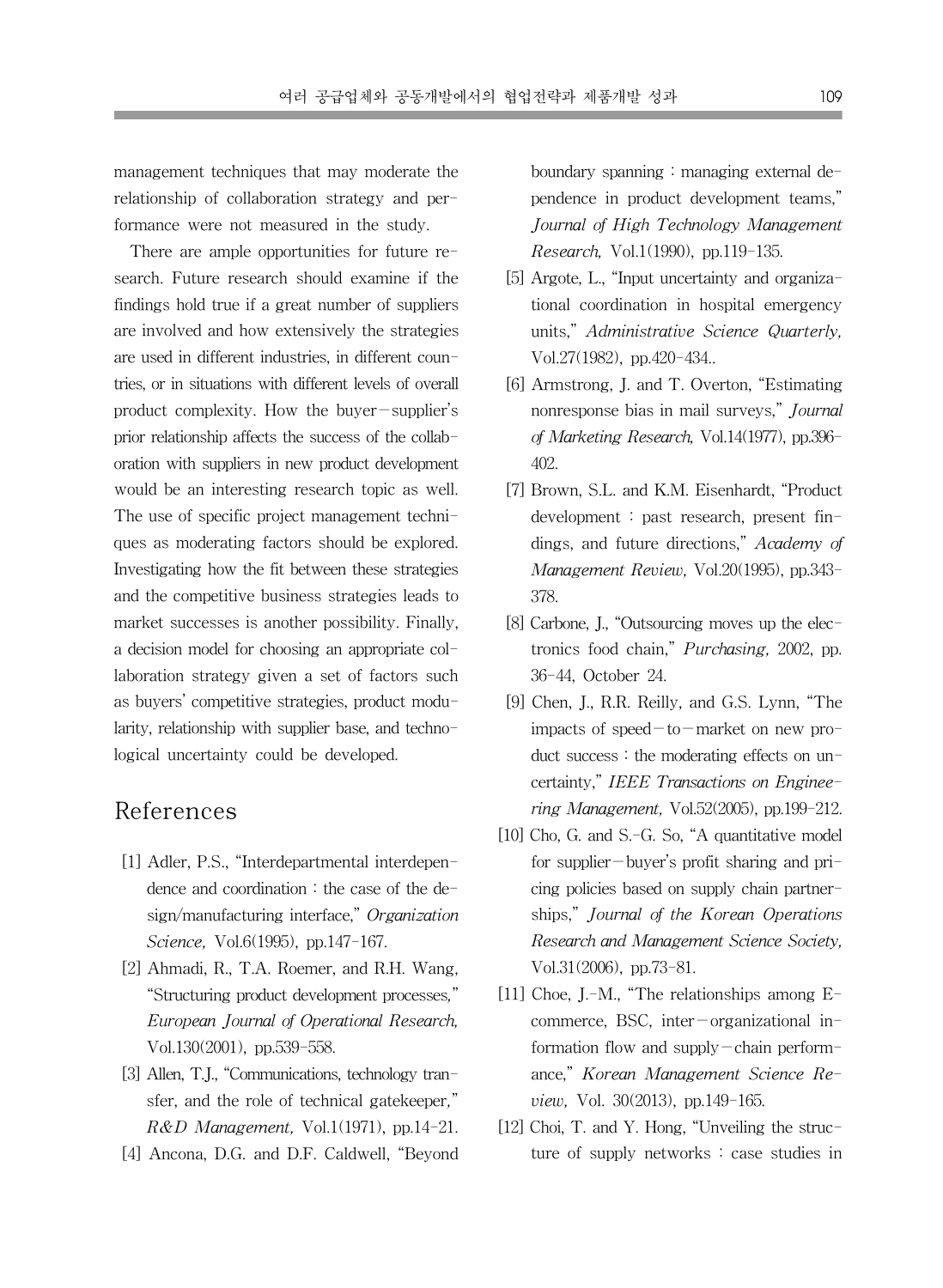Honda, Acura, and Daimler Chrysler," Journal of Operations Management, Vol.20(2002), pp.469-493.

- [13] Clark, K., "Project scope and project performance : the effects of parts strategy and supplier involvement on product development," Management Science, Vol.35(1989), pp.1247-1263.
- [14] Clark, K.B. and T. Fujimoto, *Product Deve*lopment Performance, Harvard Business School Press, 1991.
- [15] Curran, P.J., S.G. West, and J. Finch, "The robustness of test statistics to non-normality and specification error in confirmatory factor analysis," Psychological Methods, Vol.1(1996), pp.16-29.
- [16] Daft, R.L. and R. Lengel, "Organizational information requirements, media richness and structural design," Management Science, Vol. 32(1986), pp.554-571.
- [17] Dillman, D.A., *Mail and Internet Surveys:* The Tailored Design Method, 2nd ed. New York, NY : John Wiley and Sons, 2000.
- [18] Fine, C.H., Clockspeed : Winning Industry Control in the Age of Temporary Advantage : Perseus Books, 1998.
- [19] Fiol, C.M. and M.A. Lyles, "Organizational learning," Academy of Management Review, Vol.10(1985), pp.803-813.
- [20] Fujimoto, T., The Evolution of a Manufacturing System at Toyota, New York : Oxford University Press, 1999.
- [21] Galbraith, J.R., Organization Design. Reading, Massachusetts : Addison-Wesley Publishing Company, 1977.
- [22] Garvin, D.A., "What does "product quality" really mean?," Sloan Management Review, Vol.26(1984), pp.25-43.
- [23] Gittell, J.H., "Coordinating mechanisms in

care provider groups : relational coordination as a mediator and input uncertainty as a moderator of performance effects," Management Science, Vol.48(2002), pp.1408-1426.

- [24] Grant, D., "Toyota recall : as firms go global, so do their glitches," in The Christian Science Monitor, ed, 2010.
- [25] Hair, J.F., R.E. Anderson, R.L. Tatham, and W.C. Black, Multivariate Data Analysis, 5th ed. Upper Saddle River, NJ : Prentice-Hall, 1998.
- [26] Hartley, J.L., J.R. Meredith, D. McCutcheon, and R.R. Kamath, "Suppliers' contributions to product development : an exploratory study," IEEE Transactions on Engineering Management, Vol.44(1997), pp.258-267.
- [27] Hartley, J.L., B.J. Zirger, and R.R. Kamath, "Managing the buyer-supplier interface for on-time performance in product development," Journal of Operations Management, Vol.15(1997), pp.57-70.
- [28] Hoegl, M., K. Weinkauf, and H.G. Gemuenden, "Interteam coordination, project commitment, and teamwork in multiteam R&D projects : a longitudinal study," Organization Science, Vol.15(2004), p.38.
- [29] Hong, Y. and J.L. Hartley, "Managing the supplier-supplier interface in product development : the moderating role of technological newness," Journal of Supply Chain Management, Vol.47(2011), pp.43-62.
- [30] Hong, Y., J.N. Pearson, and A.S. Carr, "A typology of coordination strategy in multiorganizational product development,"  $In$ ternational Journal of Operations and Production Management, Vol.29(2009), pp.1000- 1024.
- [31] Huber, G.P., "Organizational learning : the contributing processes and the literatures,"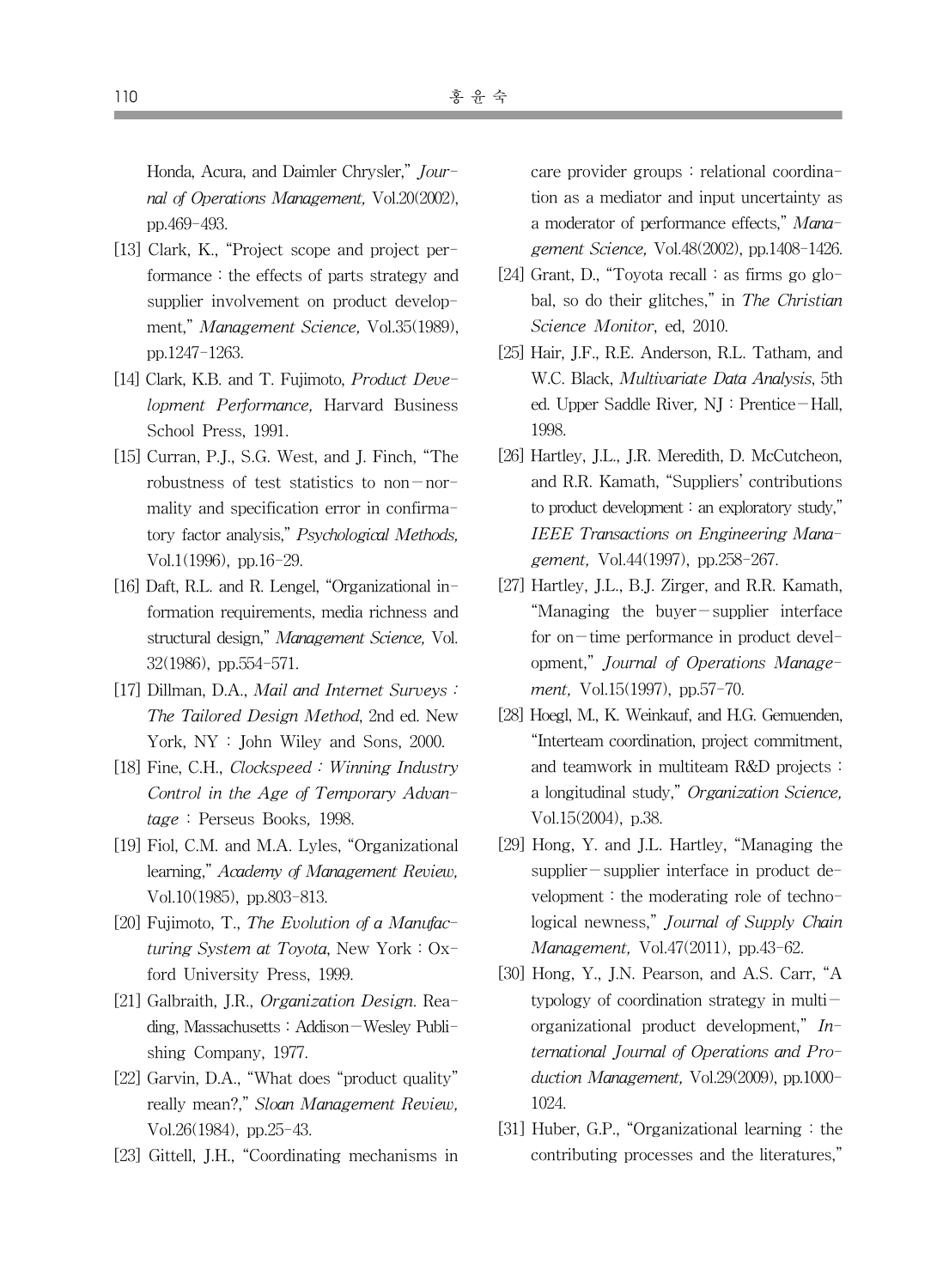Organization Science, Vol.2(1991), pp.88- 115.

- [32] Kamath, R.R. and J.K. Liker, "A second look at Japanese product development," Harvard Business Review, Vol.72(1994), pp.154-170.
- [33] Kannan, V.R. and K.C. Tan, "Supplier selection and assessment : their impact on business performance," Journal of Supply Chain Management, Vol.38(2002), p.11.
- [34] Keller, R.T., "Technology-information processing fit and the performance of R&D project groups : a test of contingency theory," Academy of Management Journal, Vol.37 (1994), pp.167-179.
- [35] Koufteros, X., T.C.E. Cheng, and K.-H. Lai, ""Black-box" and "gray-box" supplier integration in product development : antecedents, consequences and the moderating role of firm size," Journal of Operations Management, Vol.25(2007), pp.847-870.
- [36] Koufteros, X., M.A. Vonderembse, and W. Doll, "Concurrent engineering and its consequences," Journal of Operations Mangement, Vol.19(2001), pp.97-115.
- [37] Larson, E. and D. Gobeli, "Significance of project management structure on development success," IEEE Transactions on Engineering Management, Vol.36(1989), pp.119- 125.
- [38] Laseter, T.M. and K. Ramdas, "Product types and supplier roles in product development : an exploratory analysis," IEEE Transactions on Engineering Management, Vol.49 (2002), pp.107-118.
- [39] Lee, S.-Y., "A study on the effects of collaborative supply management on buyer and supplier performance : from a view of capabilities transfer throughout the supply chain," Journal of the Korean Operations Research

and Management Science Society, Vol.34 (2009), pp.85-103.

- [40] Liker, J.K. and T.Y. Choi, "Building deep supplier relationships," Harvard Business Review, Vol.82(2004), p.104.
- [41] Liker, J.K., D.K. Sobek II, A.C. Ward, and J.J. Cristiano, "Involving suppliers in product development in the United States and Japan : evidence for set-based concurrent engineering," IEEE Transactions on Engineering Management, Vol.43(1996), pp. 165- 178.
- [42] Lunsford, J.L., "Boeing moves to solve 787 delays," in The Wall Street Journal, ed, 2008, p.A3.
- [43] Lunsford, J.L., "Boeing, in embarrassing setback, says 787 Dreamliner will be delayed," in Wall Street Journal, ed, 2007.
- [44] Mabert, V., J. Muth, and R. Schmenner, "Collapsing new product development times : six case studies," Journal of Product Innovation Management, Vol.9(1992), pp.200- 212.
- [45] McCarthy, I.P., C. Tsinopoulos, P. Allen, and C. Rose-Anderssen, "New product development as a complex adaptive system of decisions," Journal of Product Innovation Management, Vol.23(2006), pp.437-456.
- [46] Mikkola, J.H., "Modularity, component outsourcing, and inter-firm learning,"  $R&D$ Management, Vol.33(2003), pp.439-454.
- [47] Mintzberg, H., The Structuring of Organizations. Englewood Cliffs, N.J. : Prentice-Hall, Inc., 1979.
- [48] Monczka, R.M., R.B. Handfield, T.V. Scannell, G.L. Ragatz, and D.J. Frayer, New Product Development : Strategies for Supplier Integration, Milwaukee, Wisconsin : ASQ Quality Press, 2000.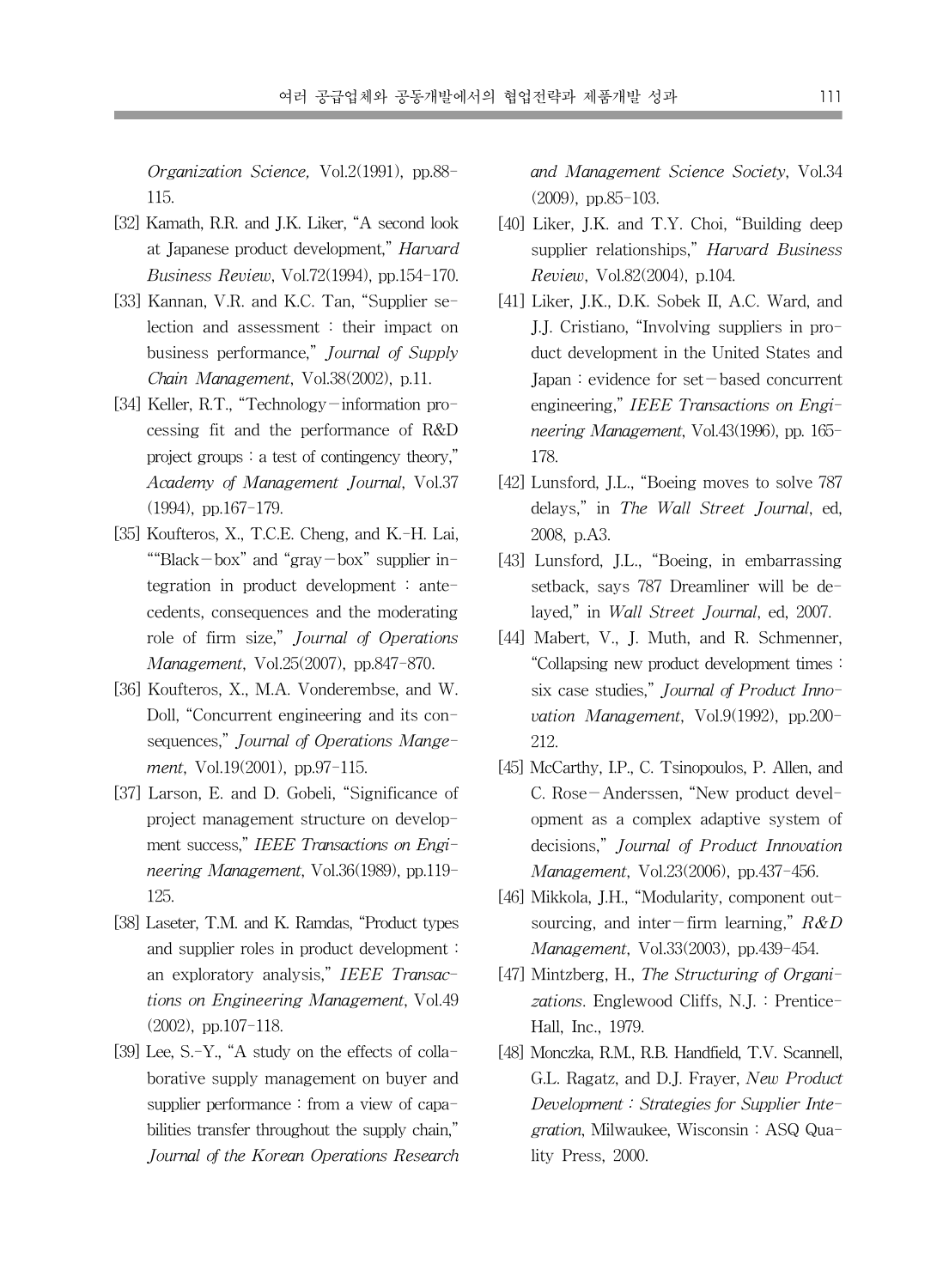- [49] Nellore, R. and K. Soderquist, "Portfolio approaches to procurement : analyzing the missing link to specifications," Long Range Planning, Vol.33(2000), pp.245-267.
- [50] Nunnally, J.C., *Psychometric Theory*, 2nd ed. New York : McGraw-Hill, 1978.
- [51] O'Leary-Kelly, S.W. and R.J. Vokurka, "The empirical assessment of construct validity," Journal of Operations Management, Vol.16 (1989), pp.387-408.
- [52] O'Neal, C., "Concurrent engineering with early supplier involvement : a  $\text{cross}-\text{func}$ tional challenge," International Journal of Purchasing and Materials Management, Vol.29 (1993), pp.3-9.
- [53] Parker, D.B., G.A. Zsidisin, and G.L. Ragatz, "Timing and extent of supplier integration in new product adoption : an integrative model," Journal of Supply Chain Management, Vol.44(2008), pp.71-83.
- [54] Persaud, A., U. Kumar, and V. Kumar, "Coordination structures and innovative performance in global R&D labs," Canadian Journal of Administrative Sciences, Vol.19(2002), pp.57-75.
- [55] Petersen, K., R.B. Handfield, and G.L. Ragatz, "A model of supplier integration into new product development," The Journal of Product Innovation Management, Vol.20(2003), pp.284-299.
- [56] Petersen, K.J., R.B. Handfield, and G.L. Ragatz, "Supplier integration into new product development : coordinating product, process and supply chain design," Journal of Operations Management, Vol.23(2005), pp.371- 388.
- [57] Pich, M.T., C.H. Loch, and A. DeMeyer, "On uncertainty, ambiguity, and complexity in project management," Management Science,

Vol.48(2002), pp.1008-1023.

- [58] Podsakoff, P.M. and D.W. Organ, "Self-reports in organizational research : problems and prospects," Journal of Management Information Systems, Vol.12(1986), pp.531-544.
- [59] Prencipe, A., A. Davies, and M. Hobday, The Business of Systems Integration. New York : Oxford University Press, 2003.
- [60] Primo, M. and S. Amundson, "An exploratory study of the effects of supplier relationships on new product development outcomes," Journal of Operations Management, Vol.20(2002), pp.33-52.
- [61] Ragatz, G.L., R.B. Handfield, and T.V. Scannell, "Success factors for integrating suppliers into new product development," Journal of Product Innovation Management, Vol.14(1997), pp.190-202.
- [62] Raykov, T., "Coefficeient alpha and composite reliability with interrelated nonhomogeneous items," Applied Psychological Measurement, Vol.22(1998), pp.375-385.
- [63] Ro, Y.K., J.K. Liker, and S.K. Fixson, "Evolving models of supplier involvement in design : the deterioration of the Japanese model in US auto," IEEE Transactions on Engineering Management, Vol.55(2008), pp.359- 377.
- [64] Ro, Y.K., J.K. Liker, and S.K. Fixson, "Modularity as a strategy for supply chain coordination: the case of U.S. auto," IEEE Transactions on Engineering Management, Vol. 54(2007), pp.172-189.
- [65] Sanchez, R. and J.T. Mahoney, "Modularity, flexibility, and knowledge management in product and organization design," Strategic Management Journal, Vol.17(1996), pp.63- 76.
- [66] Seo, C. and C. Kim, "The effect of trust bet-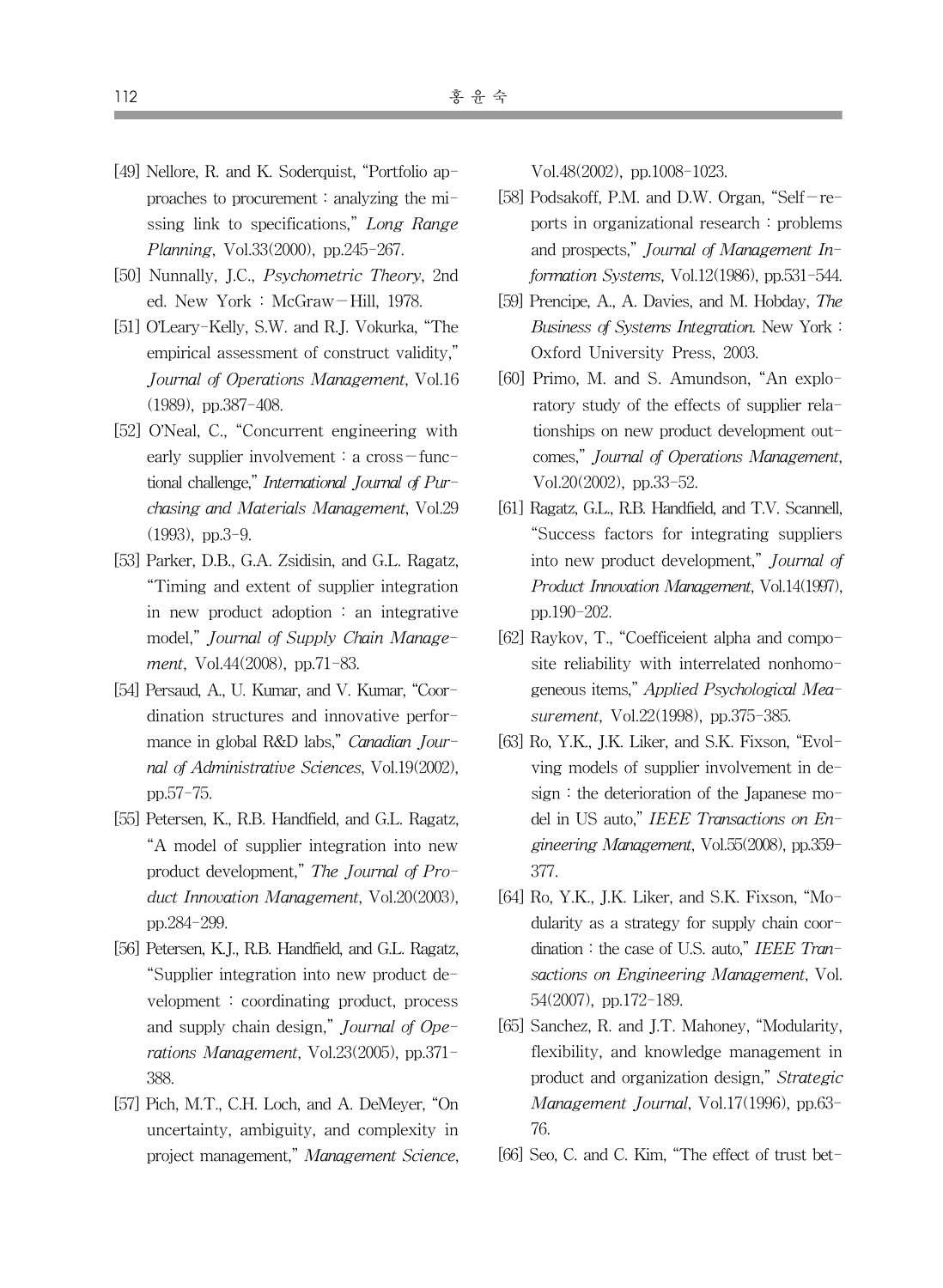ween buyer-supplier relationship on collaboration and supply chain performance : networks industry in Korea," Korean Management Science Review, Vol.25(2008), pp. 11-27.

- [67] Simon, H.A., "Applying information technology to organization design," Public Administration Review, Vol.33(1973), pp.268-278.
- [68] Song, M. and M. Montoya-Weiss, "Critical development activities for really new versus incremental products," Journal of Product Innovation Management, Vol.15(1998), pp.124-135.
- [69] Song, M. and M. Swink, "Marketing-manufacturing integration across stages of new product development : effects on the success of high- and low-innovativeness products," IEEE Transactions on Engineering Management, Vol.56(2009), pp.31-44.
- [70] Stackpole, B., "Boeing's brave new world of product development," Design News, Vol. 62(2007), pp.91-94.
- [71] Tatikonda, M.V. and M.M. Montova-Weiss, "Integrating operations and marketing perspectives of product innovation," Management Science, Vol.47(2001), pp.151-172.
- [72] Terwiesch, C., C.H. Loch, and A. DeMeyer, "Exchanging preliminary information in concurrent engineering : alternative coordination strategies," Organization Science, Vol. 13(2002), pp.402-419.
- [73] Thompson, J.D., Organizations in Action. New York : McGraw-Hill, 1967.
- [74] Tushman, M. and R. Katz, "External communication and project performance : an investigation into the role of gatekeepers," Management Science, Vol.26(1980), pp.1071-

1085.

- [75] Van de Ven, A.J., "Central problems in the management of innovation," Management Science, Vol.32(1986), pp.590-607.
- [76] Van de Ven, A.J., "Central problems in the management of innovation," Management Science, Vol.32(1986), pp.590-607.
- [77] Van den Bulte, C. and R.K. Moenaert, "The effects of R&D team co-location on communication patterns among R&D, marketing, and manufacturing," Management Science, Vol.44(1998), pp.1-17.
- [78] Von Hippel, E., " "Sticky information" and the locus of problem solving : Implications for innovation," Management Science, Vol. 40(1994), pp.429-439.
- [79] Wasti, S.N. and J.K. Liker, "Risky business or competitive power? Supplier involement in Japanese product design," The Journal of Product Innovation Management, Vol.14(1997), p.337.
- [80] West, S.G., J.F. Finch, and P.J. Curran, "Structural equation models with nonnormal variables : problems and remedies," in Structural Equation Modeling : Concepts, Issues and Applications, R.H. Hoyle, Ed., ed, (1995), pp.56-75.
- [81] Wu, Z., T.Y. Choi, and M.J. Rungtusanatham, "Supplier-supplier relationship in buyersupplier-supplier triads : implications for supplier performance," Journal of Operations Management, Vol.28(2010), pp.115-123.
- [82] Yoo, S.H., "Buyer-supplier collaboration and benefit-sharing strategy in a supply chain," Journal of the Korean Operations Research and Management Science Society, Vol.36 (2011), pp.69-84.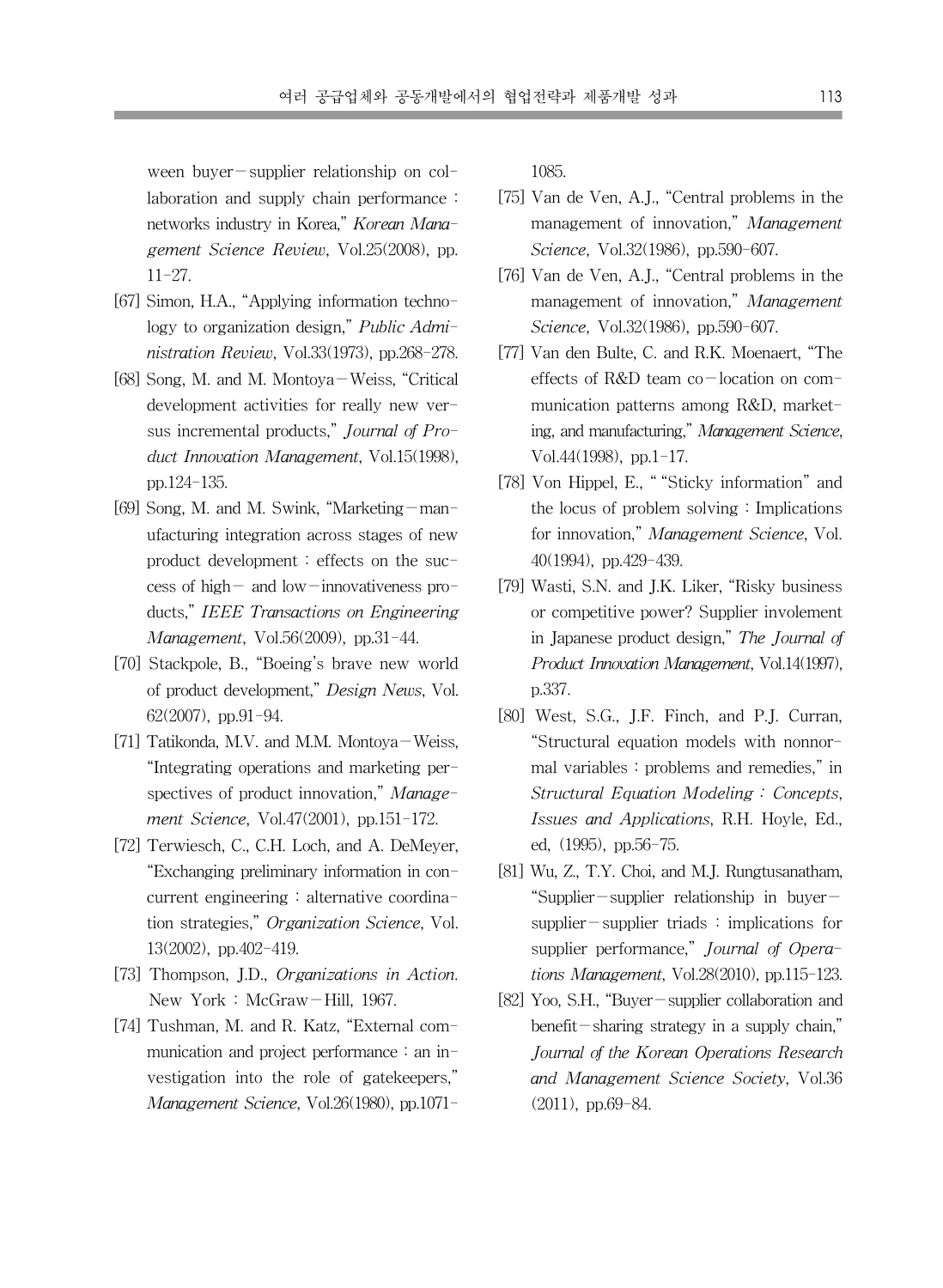| ׇ֖֖֖֖֖֖֖֖֖֪ׅ֪֪ׅ֚֚֚֚֚֚֚֚֚֚֚֚֡֝֬֓ <b>֓</b> |
|------------------------------------------|
|                                          |
| ı                                        |
| ;<br>;<br>;<br>֡֡֡֡֡֡                    |
| l<br>Ì                                   |
| ֦֖֖֖֖֪֖֪ׅ֪֪֪ׅ֚֚֚֚֚֚֚֘֝֬֓ <u>֓</u>        |
|                                          |
| ;<br>;<br>;<br>;                         |
| l                                        |
| )<br>)                                   |
|                                          |
|                                          |
|                                          |
| j<br>ļ                                   |
| j                                        |
| ؘۥ<br>j<br>$\overline{a}$<br>ļ           |

| Constructs                                                                                                                           | variables<br>Manifest                                                                 | Source of items                                                                                                                                                                                                                                                                                                                                                                                                                                                                                     | Survey questions used                                                                                                                                                                                                                                                                                                                 |
|--------------------------------------------------------------------------------------------------------------------------------------|---------------------------------------------------------------------------------------|-----------------------------------------------------------------------------------------------------------------------------------------------------------------------------------------------------------------------------------------------------------------------------------------------------------------------------------------------------------------------------------------------------------------------------------------------------------------------------------------------------|---------------------------------------------------------------------------------------------------------------------------------------------------------------------------------------------------------------------------------------------------------------------------------------------------------------------------------------|
| Operational definition: a<br>Instructionism<br>collaboration                                                                         | opposed to<br>performance specifications<br>Use of physical<br>specifications as      | Product specifications passed to the supplier focused on performance<br>Primarily physical specifications were passed to the supplier - specific<br>dimensions, tolerances and material hamess ratings (Laseter and Ramdas '02)<br>- output or results such as response time, stopping distances.                                                                                                                                                                                                   | material hardness ratings) rather than performance specifications<br>7. The component specifications passed to the supplier were mostly<br>(e.g., response time, stopping distance). (INST7A; INST7B)<br>physical specifications (e.g., specific dimensions, tolerances,                                                              |
| management strategy in<br>which a buyer makes as<br>many design decisions for<br>components as possible to<br>the two interdependent | y defined<br>tasks to suppliers<br>Giving explicitl                                   | Management clearly outlined those areas for which I was responsible.<br>I did not know my role in the organization (reverse-scored) (Ayers,<br>Dahlstrom and Skinner '97)                                                                                                                                                                                                                                                                                                                           | Our firm took extra time to make the specifications for the suppliers<br>Tasks for the supplier were explicitly defined when they were<br>given to the supplier. (INST6A; INST6B)<br>as detailed as possible. (INST16)<br>6.<br>16.                                                                                                   |
| component development)<br>provide the suppliers with<br>instructions for<br>comprehensive                                            | authority<br>design<br>decision-making<br>for most of the<br>Maintaining<br>decisions | % of detail-controlled parts: The proportion of design characteristics<br>detailed by assemblers measured by fraction of part numbers (Fujimoto<br>'98)                                                                                                                                                                                                                                                                                                                                             | Our firm made as many design decisions as possible in order to<br>The supplier was not expected to make critical design decisions<br>provide the supplier with comprehensive specifications/drawings.<br>on its own. (INST2A; INST2B)<br><b>INSTIA</b> ; INSTIB)<br>$\div$<br>C.                                                      |
|                                                                                                                                      | components with suppliers<br>Joint-development of                                     | Team' coordination mechanism : Joint product/process design teams used<br>in product and process design phase; Transition teams used in<br>ශි<br>manufacturing phase (Adler                                                                                                                                                                                                                                                                                                                         | supplier's<br>engineers jointly worked on component design. (TEAM3A;<br>Joint design teams were used, where our engineers and the<br><b>TEAMBE</b><br>ಲ                                                                                                                                                                               |
|                                                                                                                                      | anizational<br>Using inter-orga<br>meetings                                           | The number of disciplines that were regularly represented in patient rounds<br>Gittell '02                                                                                                                                                                                                                                                                                                                                                                                                          | Our company organized inter-organizational meetings with the<br>supplier. (TEAMAA; TEAMAB)<br>4                                                                                                                                                                                                                                       |
| Operational definition:<br>management strategy in<br>a collaboration<br>Teaming                                                      | Frequent and timely<br>with<br>supplier engineers<br>communication                    | The team members were happy with the timeliness in which they received information from other team members.<br>The team members were happy with the accuracy of the information<br>$\mathbb{R}^0$<br>There was intensive communication within our team.<br>There was frequent communication within our team.<br>received from other team members. (Hoegl et al.,                                                                                                                                    | Our firm communicated with the supplier in a timely way about<br>relevant project information. (TEAM9A: TEAM9B)<br>Exchange of information with the supplier took place frequently.<br>(TEAMBA; TEAMBB)<br>8.<br>9.                                                                                                                   |
| which a buyer closely<br>works with two suppliers<br>by involving them in an<br>interactive team-like                                | Integrating suppliers<br>early-on                                                     | Our suppliers are involved in the early stages of product development $We$ ask our suppliers for their input on the design of component parts. (Koufteros et al., '05)                                                                                                                                                                                                                                                                                                                              | Engineers from the supplier participated early on in component development phases. (TEAMIOA; TEAMIOB)<br>$\Xi$                                                                                                                                                                                                                        |
| design process)                                                                                                                      | Co-locating suppliers<br>engineers at manufacturer's<br>site                          | How much of the time during the project were supplier technical personnel<br>working at your facility? (Hartley, dissertation)                                                                                                                                                                                                                                                                                                                                                                      | working<br>What percentage of the time were the supplier's engineers working to your facility during the project? (TEAMI5A: TEAMI5B)<br>$\overline{13}$                                                                                                                                                                               |
|                                                                                                                                      | Frequently evaluating<br>component compatibility                                      | Multiple design reviews during design-cycle instead of at the end of<br>the design cycle : "(case companies) found that they needed to have<br>sign-off procedure," (Adler 95) than incorporating the review into the<br>sign-off proc                                                                                                                                                                                                                                                              | components were conducted during the development process rather<br>There were many iterations of feedback and rework with the supplier<br>Several reviews regarding design compatibility of the two<br>regarding component design. (TEAM11A; TEAM11B)<br>than at the end of the design cycle. (TEAMI8)<br>$\exists$<br>$\overline{8}$ |
| Operational definition:<br>a collaboration<br>Delegation                                                                             | component compatibility<br>responsibility to ensure<br>Giving suppliers the           | A first-tier supplier carried the responsibility of coordinating the design activities with second-tier suppliers (Choi and Hong $'02$ )                                                                                                                                                                                                                                                                                                                                                            | Our firm requested that the suppliers coordinate with each other.<br>(DELEC20)<br>Our firm gave the supplier full responsibility to ensure the compatibility of the component with other components. (DELEGA:<br>DELEGB)<br>LÓ.<br>$\infty$                                                                                           |
| responsibility to capable<br>management strategy in<br>which a manufacturer<br>delegates the<br>coordination<br>suppliers)           | ke design<br>Giving autonomy to<br>suppliers to ma<br>decisions                       | lab : Making significant changes to existing products; Modifying the production process of the lab; Restructumg the lab; Setting project When a product related problem arose, I had to refer the problem to When a product re<br>Please indicate how the following decisions are usually made at your<br>Even small matters had to be referred to someone higher up for a final<br>someone higher up in the organization for the answer.<br>answer. (Ayers, Dahlstrom and Skinner., '97) (reverse) | When a problem arose, the supplier was expected to take care of it without referring to our firm. (DELEGI3A, DELEGI3B) of the supplier had authority to make the decision<br>(DELEG12A; DELEG12B)<br>$\mathbf{r}$<br>$\Xi$                                                                                                            |
| dropped during scale refinement<br>[Disagree $1-2-3-4-5-6-7$ Agree]                                                                  |                                                                                       | for most questions; [Never $1-2-3-4-5-6-7$ Extensively] for questions 3,                                                                                                                                                                                                                                                                                                                                                                                                                            | 4, and 10; $\left[-\frac{9}{6}\right]$ for question 15.                                                                                                                                                                                                                                                                               |